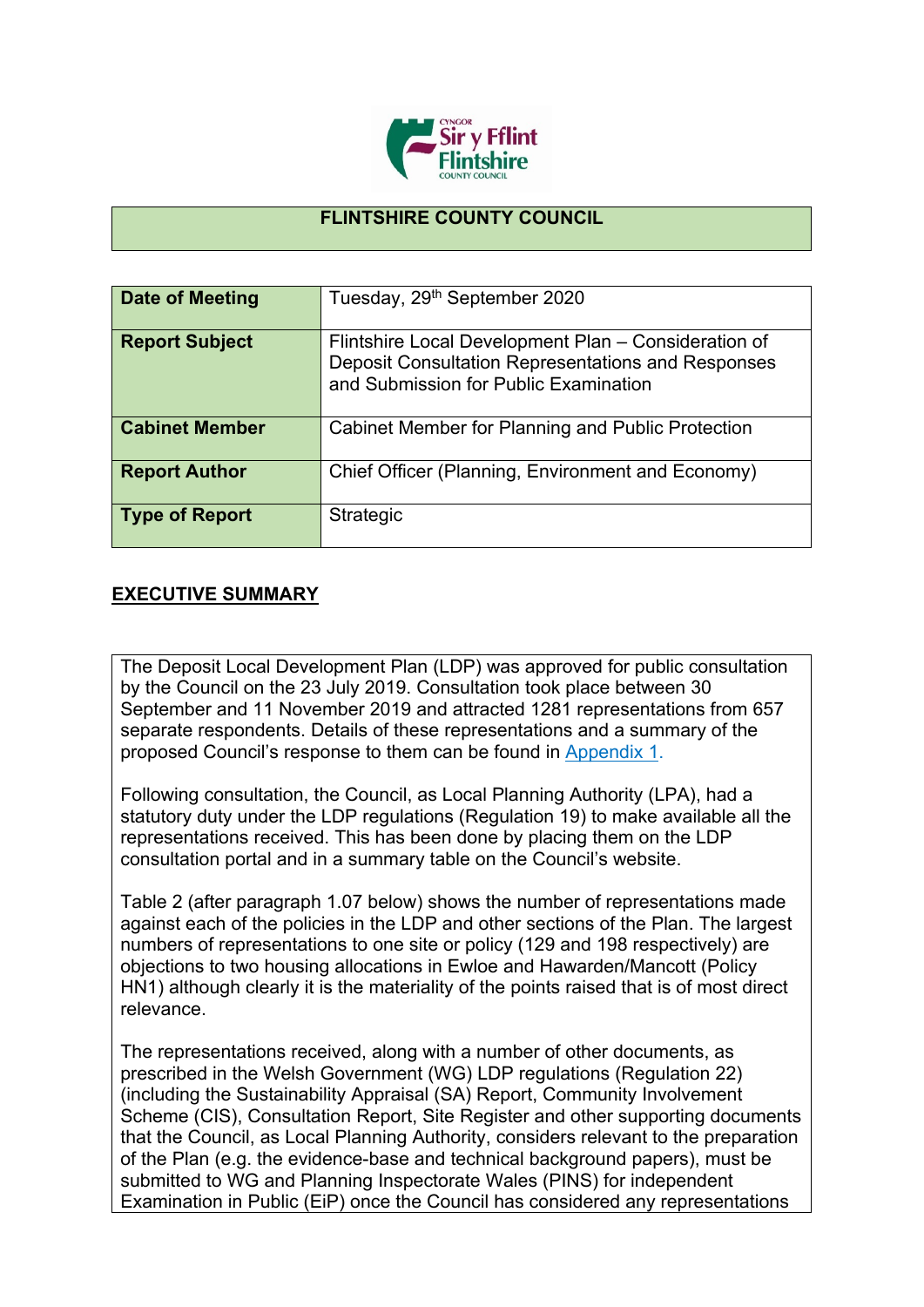received in line with the regulations (see Section D below for the consideration of objections and Section F below for the documents required to be submitted). The Representations received to the Deposit LDP consultation and proposed responses have been reported to the Planning Strategy Group whose recommendations to the Cabinet are set out in Section D of the report, below.

No wholescale changes to the LDP, such as the deletion of sites and/or the inclusion of new sites ('Focussed Changes'), are proposed as no substantive evidence has been submitted during the deposit consultation that would warrant the need for such changes, and because this could constitute a fundamental change to the LDP and threaten its 'soundness' (see Section G below for an explanation of soundness).This report does not recommend significant or fundamental changes to the Plan ('Focussed Changes') as none have arisen from the consideration of representations that would warrant the need for such changes, following the guidance in the Development Plans Manual 3 (DPM3) (see Section E, below). However, there are minor changes to policies and proposals (additional or amended wording for clarity) and typographical corrections (Minor Editing Changes) arising from the representations made and/or changes in evidence since the Plan was placed on Deposit. These will be dealt with during the Examination where following the Inspector's consideration, can be dealt with as 'Matters Arising Changes'.

Having considered the objections received to the Plan overall, it is considered that the LDP remains sound and provides a robust basis for Submission to the WG and PINS for independent Examination in Public. Whilst objections have been made in particular to housing allocations, the Council has a responsibility to provide such sites where a need has been identified and the objections made are not considered to override that responsibility or question the soundness of the sites allocated. The purpose of the LDP is to seek to meet the needs of Flintshire in the most sustainable way possible, to the extent that this can be done through the land use Planning system.

An independent Inspector will consider the soundness of the LDP alongside all of the representations made by the public and other parties, during the Examination in Public hearings, which will take place over a number of weeks in early 2021. Members of the public and other interested parties, including elected Members, will be able to appear at the hearings if they have made duly made representations, and at the Inspector's discretion. The LDP, once 'Adopted' (this may take 12 months from the date of Submission), will provide economic, social, cultural and environmental benefits for the County as a whole, including new jobs, new homes, and affordable housing. Its adoption will also help the Council resist speculative development, or 'Planning by Appeal', which Flintshire has suffered from since the Adopted Flintshire Unitary Development Plan expired.

The Delivery Agreement (DA) formally sets out the timescales for the preparation of the LDP and states that it should be Submitted in October 2020. The most recent version of the DA was approved by the First Minister in July 2020. Given the overriding need to have an up to date adopted development plan in place, it is therefore considered imperative that the LDP be Submitted in accordance with the DA or the Council risks having WG direct that it is Submitted.

Prior to this meeting and at the request of Group Leaders, a series of Member briefing meetings were arranged via Webex and held on the 15<sup>th</sup>, 16<sup>th</sup>, and 17<sup>th</sup> September respectively, where collectively all Members were invited to join a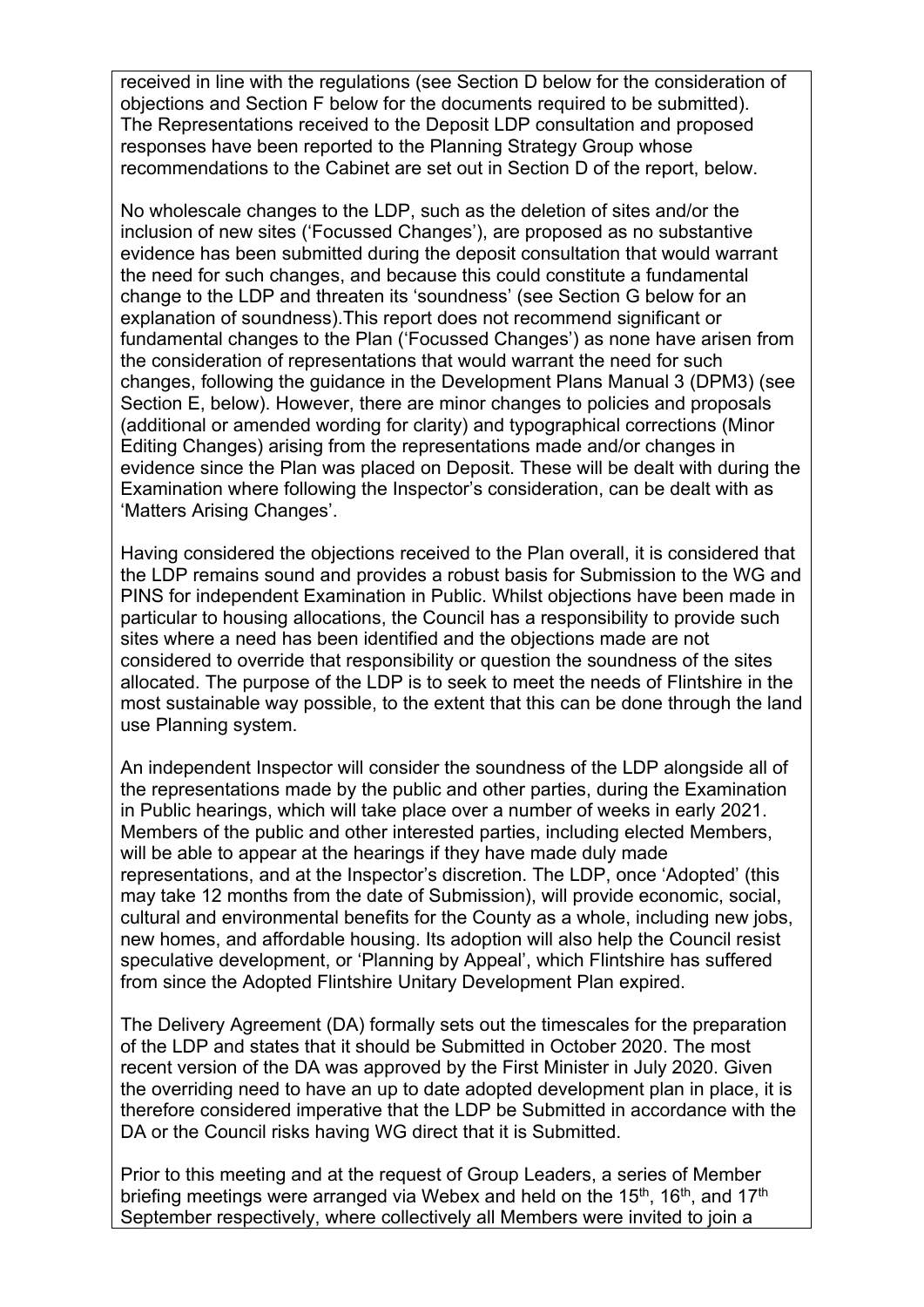briefing on the position reached with the LDP and the requirement to submit the plan for Examination as set out in this report. This was also prior to the Cabinet considering a version of this report. In relation to the invitations to attend the LDP briefings, there were 48 responses from Members where 41 attended one or other of the meetings above, and 7 Members gave their apologies as they were unable to attend.

Also following a request by Group Leaders and discussed in the third LDP Members Briefing, a set of comparative maps have been produced to assist Members understand how green barriers compare between those in the UDP and the ones that are in the LDP, following a comprehensive review of green barriers by officers and Members of the PSG, as required by Welsh Government guidance in relation to production of the LDP. The maps can be accessed from the background documents section of this report.

The Council is asked to agree to submit the LDP to the Welsh Government and Planning Inspectorate Wales for Examination in Public.

|   | <b>RECOMMENDATIONS</b>                                                                                                                                                                                                                                                                                                    |
|---|---------------------------------------------------------------------------------------------------------------------------------------------------------------------------------------------------------------------------------------------------------------------------------------------------------------------------|
|   | That the Council note the representations made during the Deposit Local<br>Development Plan consultation (appendix 1) and endorse the<br>recommended responses, and agree that they will be forwarded to the<br>Welsh Government and the Planning Inspectorate for consideration as part<br>of the examination in Public. |
| 2 | That the Council agree that the Flintshire Local Development Plan (2015-<br>2030) be Submitted to the Welsh Government and the Planning<br>Inspectorate for Examination in Public.                                                                                                                                        |

## **REPORT DETAILS**

| 1.00 | <b>EXPLANING THE FLINTSHIRE LOCAL DEVELOPMENT PLAN -</b><br><b>CONSIDERATION OF DEPOSIT CONSULTATION</b><br><b>REPRESENTATIONS AND RESPONSES AND SUBMISSION FOR</b><br><b>PUBLIC EXAMINATION</b> |
|------|--------------------------------------------------------------------------------------------------------------------------------------------------------------------------------------------------|
| 1.01 | A). The Deposit Flintshire Local Development Plan (2015 – 2030)                                                                                                                                  |
|      | The Deposit Local Development Plan (LDP) was approved for public<br>consultation by the Council on 23 July 2019. The Deposit LDP contained<br>the following:                                     |
|      | a) <b>Foreword</b> by the Lead Member for Planning and Public Protection,<br>b) How to comment on the Deposit LDP;                                                                               |
|      | c) Introduction - how we have arrived at the Deposit Plan, an overview of<br>the County and the key national, regional and local polices, plans and<br>guidance that has shaped the Deposit LDP; |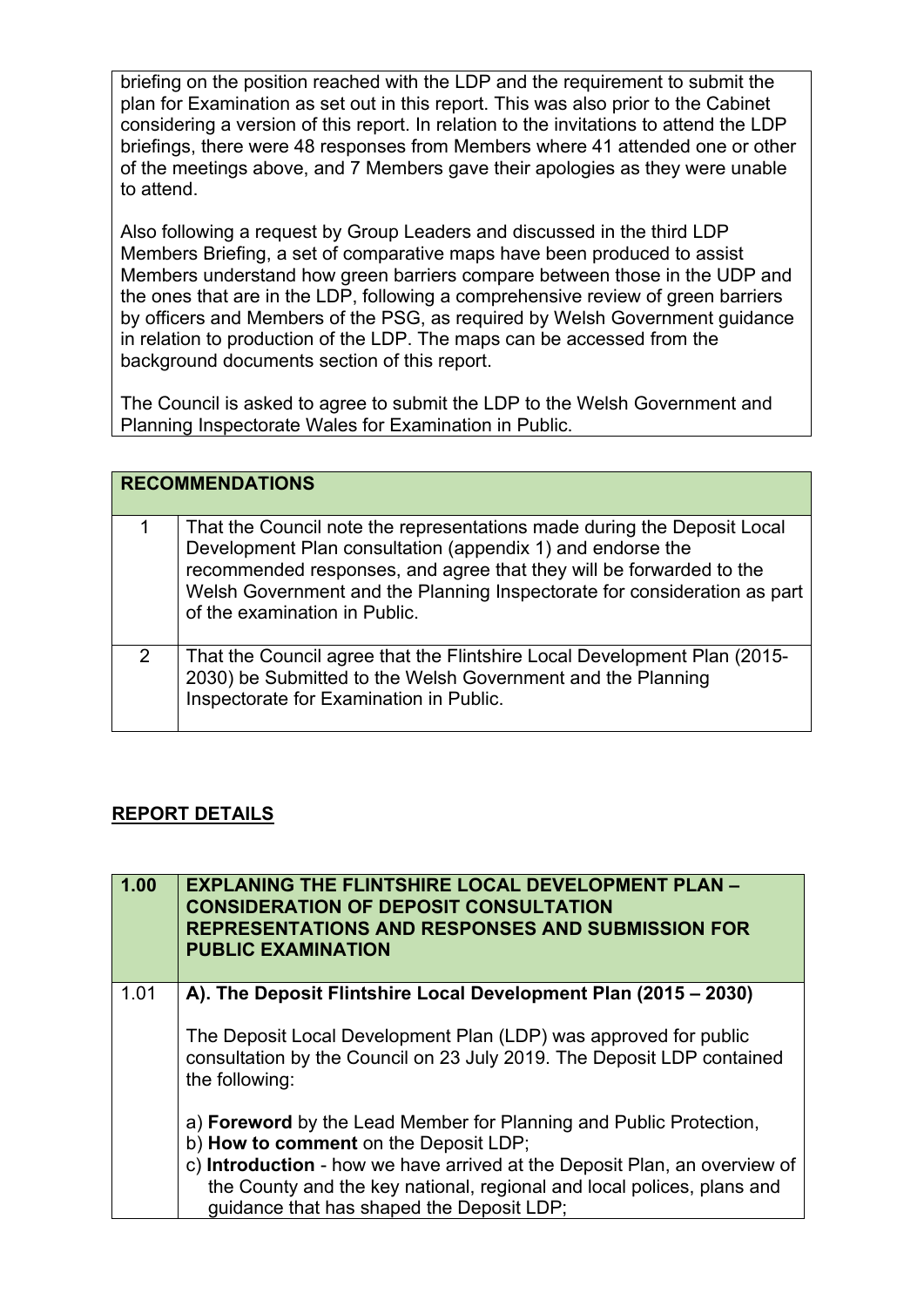|      | d) Key Issues, Vision and Objectives - the key issues and opportunities                                                                                                                                                                                                                                                                                                                                                                                                                                                                                                                                                                                                                                                            |
|------|------------------------------------------------------------------------------------------------------------------------------------------------------------------------------------------------------------------------------------------------------------------------------------------------------------------------------------------------------------------------------------------------------------------------------------------------------------------------------------------------------------------------------------------------------------------------------------------------------------------------------------------------------------------------------------------------------------------------------------|
|      | facing the County and the LDP's vision, strategic objectives and a                                                                                                                                                                                                                                                                                                                                                                                                                                                                                                                                                                                                                                                                 |
|      | growth and spatial strategy which seeks to address the key issues and                                                                                                                                                                                                                                                                                                                                                                                                                                                                                                                                                                                                                                                              |
|      | opportunities;                                                                                                                                                                                                                                                                                                                                                                                                                                                                                                                                                                                                                                                                                                                     |
|      | e) Plan Strategy and Strategic Policies - the LDP's strategy, key                                                                                                                                                                                                                                                                                                                                                                                                                                                                                                                                                                                                                                                                  |
|      | diagram and strategic policies and proposals as well as polices on the                                                                                                                                                                                                                                                                                                                                                                                                                                                                                                                                                                                                                                                             |
|      | location of development, the Strategic Sites, Green Barriers,                                                                                                                                                                                                                                                                                                                                                                                                                                                                                                                                                                                                                                                                      |
|      | Employment and Housing Growth, the Natural Environment, Built                                                                                                                                                                                                                                                                                                                                                                                                                                                                                                                                                                                                                                                                      |
|      | Heritage and Climate Change                                                                                                                                                                                                                                                                                                                                                                                                                                                                                                                                                                                                                                                                                                        |
|      | f) Topic, Criteria and Area-Based Policies - the topic, criteria and area-<br>based policies that will most commonly be used to guide decisions on<br>Planning Applications split into more detailed polices in relation to<br>general development management considerations, housing (including<br>general housing and provision for Gypsy and Travellers, economy, built<br>and natural environment, retail, transport, community facilities, the<br>Welsh language, minerals, waste and renewable energy;<br>g) Monitoring Framework - the annual monitoring framework which<br>contains a number of annual monitoring indicators. This will be used to<br>produce the Annual Monitoring Report (AMR) once the plan is adopted. |
| 1.02 | There is no requirement for the Deposit LDP to repeat national planning                                                                                                                                                                                                                                                                                                                                                                                                                                                                                                                                                                                                                                                            |
|      | policy, including national development management policy contained in                                                                                                                                                                                                                                                                                                                                                                                                                                                                                                                                                                                                                                                              |
|      | Planning Policy Wales (edition 10, 2019). The Deposit LDP therefore                                                                                                                                                                                                                                                                                                                                                                                                                                                                                                                                                                                                                                                                |
|      | makes cross references at the end of each strategic policy to the relevant                                                                                                                                                                                                                                                                                                                                                                                                                                                                                                                                                                                                                                                         |
|      | national planning policy without being overly repetitive. There is also                                                                                                                                                                                                                                                                                                                                                                                                                                                                                                                                                                                                                                                            |
|      | reference to the relevant plan objectives, evidence base any supporting                                                                                                                                                                                                                                                                                                                                                                                                                                                                                                                                                                                                                                                            |
|      | supplementary planning guidance, relevant monitoring indicators and how                                                                                                                                                                                                                                                                                                                                                                                                                                                                                                                                                                                                                                                            |
|      | the policy/proposal meets the wellbeing goals identified in the Wellbeing                                                                                                                                                                                                                                                                                                                                                                                                                                                                                                                                                                                                                                                          |
|      | of Future Generations Act (WBFGA).                                                                                                                                                                                                                                                                                                                                                                                                                                                                                                                                                                                                                                                                                                 |
|      |                                                                                                                                                                                                                                                                                                                                                                                                                                                                                                                                                                                                                                                                                                                                    |
| 1.03 | Where relevant, policies and proposals contained in the strategic policy                                                                                                                                                                                                                                                                                                                                                                                                                                                                                                                                                                                                                                                           |
|      | section and the topic, criteria and area-based polices section, including                                                                                                                                                                                                                                                                                                                                                                                                                                                                                                                                                                                                                                                          |
|      | allocations, are annotated on the Proposals Maps which were made                                                                                                                                                                                                                                                                                                                                                                                                                                                                                                                                                                                                                                                                   |
|      | available in paper, pdf and interactive formats, to be read alongside the                                                                                                                                                                                                                                                                                                                                                                                                                                                                                                                                                                                                                                                          |
|      | policies during the consultation. The Proposals Maps identify the land use                                                                                                                                                                                                                                                                                                                                                                                                                                                                                                                                                                                                                                                         |
|      | policies, proposals and allocations of the Plan (see bullet points e) and f)                                                                                                                                                                                                                                                                                                                                                                                                                                                                                                                                                                                                                                                       |
|      | in para 1.01 above).                                                                                                                                                                                                                                                                                                                                                                                                                                                                                                                                                                                                                                                                                                               |
| 1.04 | Once adopted, the LDP will become the statutory land use plan for the                                                                                                                                                                                                                                                                                                                                                                                                                                                                                                                                                                                                                                                              |
|      | County and replace the current (expired) Unitary Development Plan (2000                                                                                                                                                                                                                                                                                                                                                                                                                                                                                                                                                                                                                                                            |
|      | - 2015) as a basis for making decisions on individual Planning                                                                                                                                                                                                                                                                                                                                                                                                                                                                                                                                                                                                                                                                     |
|      | Applications.                                                                                                                                                                                                                                                                                                                                                                                                                                                                                                                                                                                                                                                                                                                      |
|      |                                                                                                                                                                                                                                                                                                                                                                                                                                                                                                                                                                                                                                                                                                                                    |
| 1.05 | <b>B). Deposit Plan Consultation and Representations</b>                                                                                                                                                                                                                                                                                                                                                                                                                                                                                                                                                                                                                                                                           |
|      |                                                                                                                                                                                                                                                                                                                                                                                                                                                                                                                                                                                                                                                                                                                                    |
|      | The LDP and its accompanying documentation were formally placed on                                                                                                                                                                                                                                                                                                                                                                                                                                                                                                                                                                                                                                                                 |
|      | Deposit for public consultation from the 30 September 2019 to 11                                                                                                                                                                                                                                                                                                                                                                                                                                                                                                                                                                                                                                                                   |
|      | November 2019. Appendix 2 details the documentation that formed part                                                                                                                                                                                                                                                                                                                                                                                                                                                                                                                                                                                                                                                               |
|      | of the consultation. Copies of the Deposit plan were made available on                                                                                                                                                                                                                                                                                                                                                                                                                                                                                                                                                                                                                                                             |
|      | the Council's website via its consultation portal as well as in hard copy at                                                                                                                                                                                                                                                                                                                                                                                                                                                                                                                                                                                                                                                       |
|      | County Hall Mold, Ty Dewi Sant Ewloe, and all Flintshire Connects                                                                                                                                                                                                                                                                                                                                                                                                                                                                                                                                                                                                                                                                  |
|      | officers. Copies were also available at the following libraries/other venues                                                                                                                                                                                                                                                                                                                                                                                                                                                                                                                                                                                                                                                       |
|      | to view: Broughton, Buckley, Deeside, Flint Jade Jones Pavillion,                                                                                                                                                                                                                                                                                                                                                                                                                                                                                                                                                                                                                                                                  |
|      | Holywell, Mancot, Mold. The consultation also involved permanent                                                                                                                                                                                                                                                                                                                                                                                                                                                                                                                                                                                                                                                                   |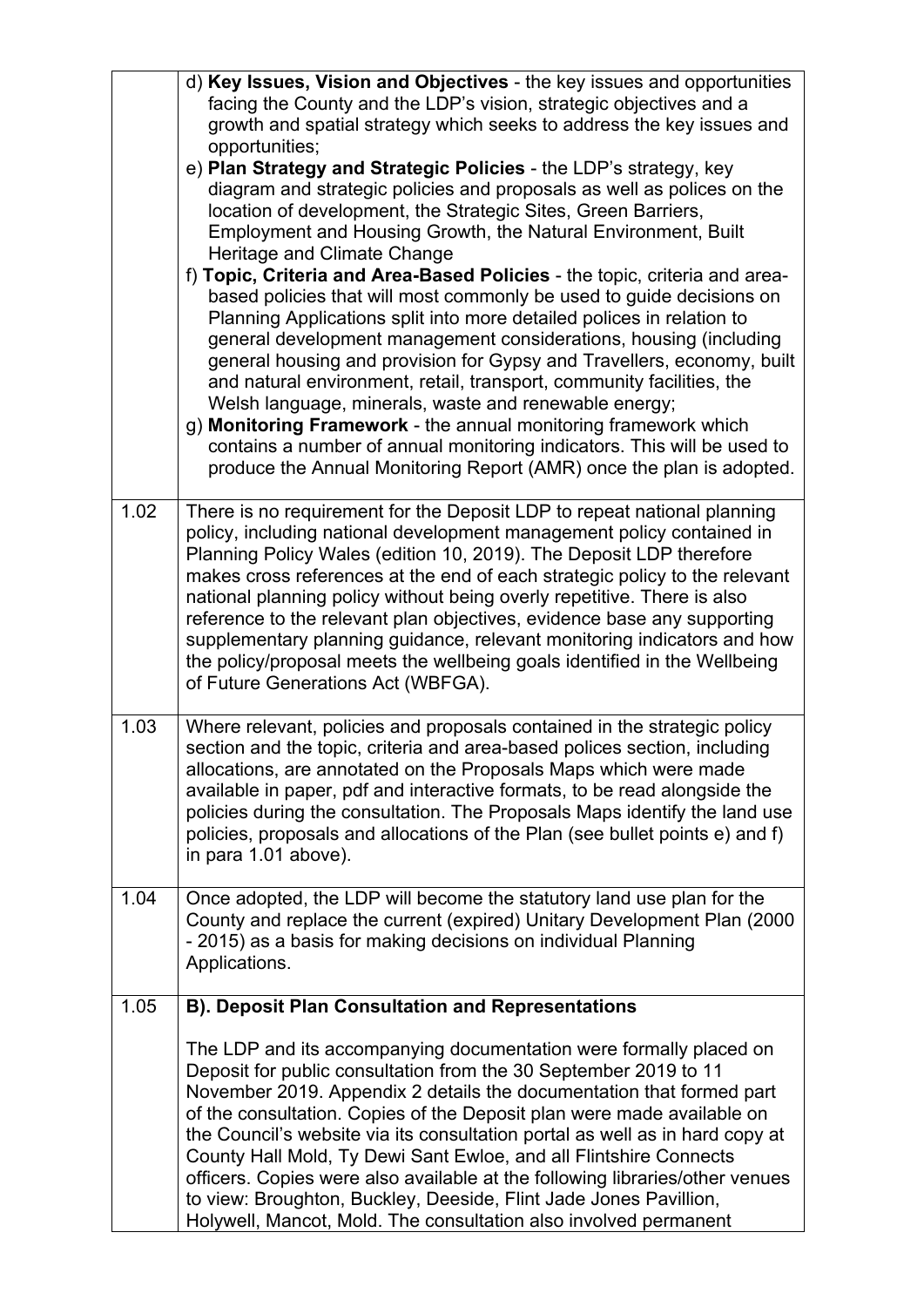|      | in sessions throughout the County. Details of the sessions are provided in<br>Table 1 below.                                                                                                                                                                                                                                                                                                                                                                                                                                                                                                                                                                                    |                                               |                                |
|------|---------------------------------------------------------------------------------------------------------------------------------------------------------------------------------------------------------------------------------------------------------------------------------------------------------------------------------------------------------------------------------------------------------------------------------------------------------------------------------------------------------------------------------------------------------------------------------------------------------------------------------------------------------------------------------|-----------------------------------------------|--------------------------------|
|      | Table 1: Deposit Plan Consultation drop-in sessions<br><b>Venue</b>                                                                                                                                                                                                                                                                                                                                                                                                                                                                                                                                                                                                             | Date and time                                 | <b>Number of</b><br>attendees* |
|      | <b>Broughton &amp; Bretton</b><br><b>Community Centre, Brookes</b><br>Ave, Broughton                                                                                                                                                                                                                                                                                                                                                                                                                                                                                                                                                                                            | 4-8pm Tuesday 1 <sup>st</sup><br>October 2019 | 50                             |
|      | Buckley (Bistre) Youth &<br><b>Community Centre, Nant</b><br>Mawr Rd                                                                                                                                                                                                                                                                                                                                                                                                                                                                                                                                                                                                            | 4-8pm Wednesday 2nd<br>October 2019           | 25                             |
|      | <b>Mold Parkfields Community</b><br>Centre, Ash Grove                                                                                                                                                                                                                                                                                                                                                                                                                                                                                                                                                                                                                           | 4-8pm Thursday 3rd<br>October 2019            | 30                             |
|      | <b>Mancot and Moor Village</b><br>Hall, Mancot Lane                                                                                                                                                                                                                                                                                                                                                                                                                                                                                                                                                                                                                             | 4-8pm Friday 4th<br>October 2019              | 200                            |
|      | Connah's Quay, The Quay<br>Building, Fron Rd                                                                                                                                                                                                                                                                                                                                                                                                                                                                                                                                                                                                                                    | 4-8pm Monday 7th<br>October 2019              | 1                              |
|      | Hope, Caergwrle,<br>Abermorddu, Cefn y Bedd -<br><b>Heulwen Close Community</b><br>Centre, Hope                                                                                                                                                                                                                                                                                                                                                                                                                                                                                                                                                                                 | 4-8pm Tuesday 8 <sup>th</sup><br>October 2019 | 65                             |
|      | <b>Ewloe Woodside Close</b><br><b>Community Centre</b>                                                                                                                                                                                                                                                                                                                                                                                                                                                                                                                                                                                                                          | 4-8pm Wednesday 9th<br>October 2019           | 200                            |
|      | Flint Town Hall, Market<br>Square                                                                                                                                                                                                                                                                                                                                                                                                                                                                                                                                                                                                                                               | 4-8pm Thursday 10th<br>October 2019           | 35                             |
|      | Caerwys Memorial Institute,<br>South St                                                                                                                                                                                                                                                                                                                                                                                                                                                                                                                                                                                                                                         | 4-8pm Tuesday 15th<br>October 2019            | 25                             |
|      | <b>New Brighton Community</b><br>Centre, Moel Fammau Rd                                                                                                                                                                                                                                                                                                                                                                                                                                                                                                                                                                                                                         | 5-8pm Friday 18th<br>October 2019             | 35                             |
|      | <b>Total</b>                                                                                                                                                                                                                                                                                                                                                                                                                                                                                                                                                                                                                                                                    |                                               | 661                            |
|      | *Numbers are approximate as not all attendees filled in the attendance registers                                                                                                                                                                                                                                                                                                                                                                                                                                                                                                                                                                                                |                                               |                                |
| 1.07 | In response, 1281 representations were received from members of the<br>public and a wide range of statutory consultees, developers, landowners<br>and agents. All of the representations received have been processed by<br>the Council and made available to view on the Council's LDP consultation<br>portal and as a summary table on the website, in accordance with<br>statutory requirements (LDP Regulation 19). Table 2, below provides an<br>overview of the number of representations received against each of the<br>policies in the LDP. All of the representations and the Council's responses<br>will be forwarded to PINS with the submission documentation (see |                                               |                                |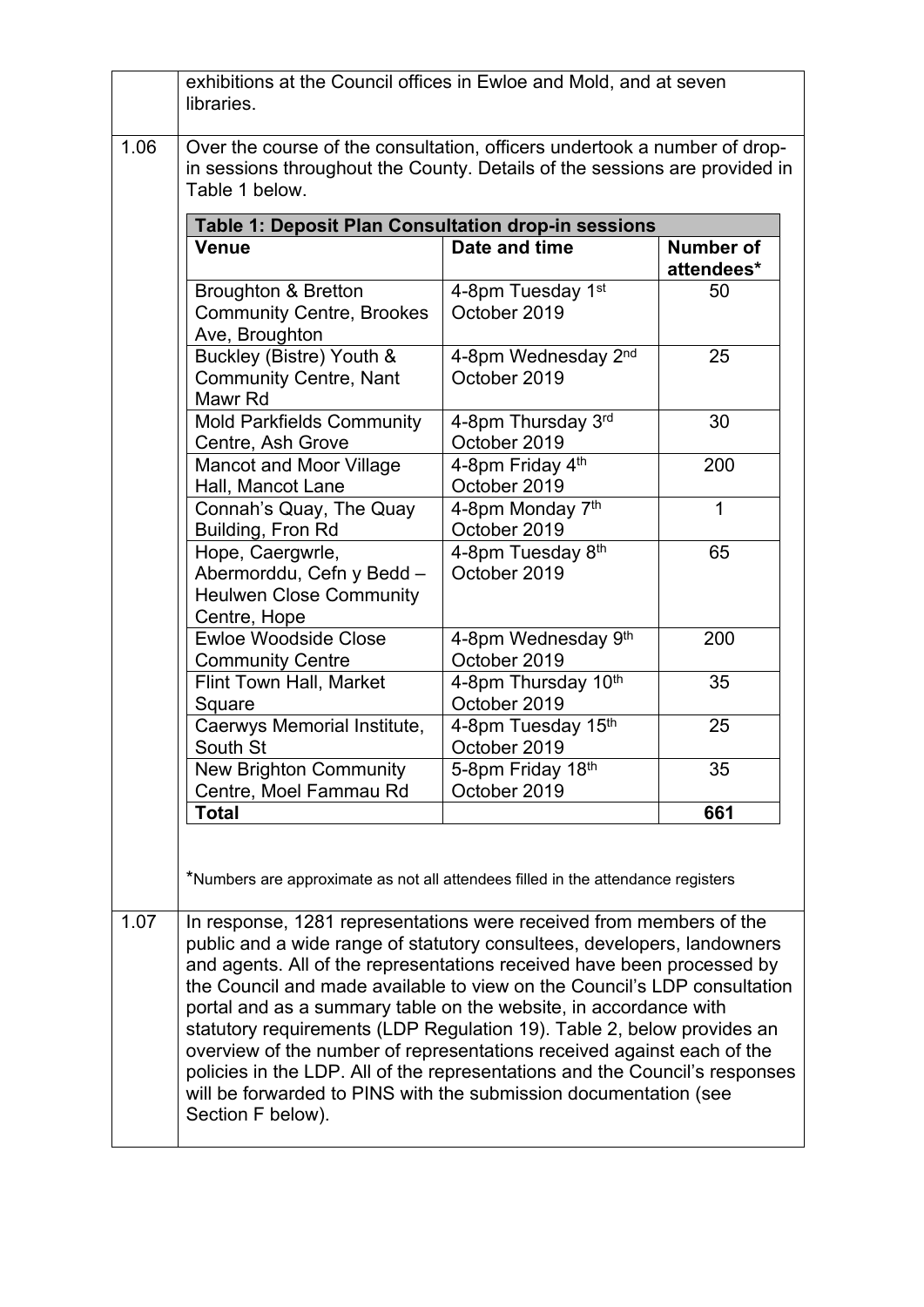| Table 2: Representations received to the Deposit Plan             |                |                |                |                      |
|-------------------------------------------------------------------|----------------|----------------|----------------|----------------------|
| <b>Section of Plan/Policy</b>                                     | <b>Total</b>   | Object         | <b>Support</b> | <b>Not</b><br>stated |
| Flintshire Local Development Plan<br>Deposit Draft September 2019 | $\overline{7}$ | 1              | $\mathbf{1}$   | 5                    |
| Foreword                                                          | 5              | 5              |                |                      |
| Introduction                                                      | $\sqrt{5}$     | 4              | 1              |                      |
| How to view and comment on the Local                              | 5              | 4              | $\overline{1}$ |                      |
| Development Plan                                                  |                |                |                |                      |
| How have we arrived at the Deposit Plan?                          | $\mathbf 3$    | 3              |                |                      |
| How to use/navigate and interpret the                             | 1              | 1              |                |                      |
| Plan                                                              |                |                |                |                      |
| Strategic context                                                 | $\mathbf 1$    | $\mathbf 1$    |                |                      |
| County profile/overview                                           | $\overline{2}$ | $\overline{2}$ |                |                      |
| Key issues and drivers for change                                 | $\mathbf{1}$   | $\mathbf{1}$   |                |                      |
| Forming the Plan's strategy from this                             | 5              | $\overline{2}$ | $\overline{2}$ | $\mathbf{1}$         |
| context                                                           |                |                |                |                      |
| The growth strategy of the plan                                   | 1              |                | 1              |                      |
| Employment growth                                                 | 1              |                | 1              |                      |
| The preferred strategy                                            | $\mathbf{3}$   |                | $\overline{3}$ |                      |
| Strategic policies                                                | $\overline{7}$ | 7              |                |                      |
| Strategic policies - Creating sustainable                         | $\overline{3}$ | 3              |                |                      |
| places and communities                                            |                |                |                |                      |
| Strategic Policies - Supporting a                                 | 1              | 1              |                |                      |
| Prosperous Economy                                                |                |                |                |                      |
| <b>Strategic Policies - Meeting Housing</b>                       | $\mathbf{1}$   |                |                | $\mathbf{1}$         |
| <b>Needs</b>                                                      |                |                |                |                      |
| Strategic Policies - Valuing the                                  | $\overline{2}$ |                |                | $\overline{2}$       |
| Environment                                                       |                |                |                |                      |
| Development Management Policies -                                 | 6              | 2              |                | 4                    |
| Valuing the Environment                                           |                |                |                |                      |
| Development Management Policies -                                 | $\mathbf{1}$   |                |                | $\mathbf{1}$         |
| <b>Meeting Housing Needs</b>                                      |                |                |                |                      |
| STR1: Strategic Growth                                            | 42             | 41             | $\mathbf{1}$   |                      |
| STR2: The Location of Development                                 | 53             | 35             | 17             | 1                    |
| STR3: Strategic Sites                                             | 63             | 57             | 6              |                      |
| STR4: Principles of Sustainable                                   | 12             | 11             | $\mathbf{1}$   |                      |
| Development, Design and Placemaking                               |                |                |                |                      |
| <b>STR5: Transport and Accessibility</b>                          | 8              | 6              | 2              |                      |
| STR6: Services, Facilities and                                    | 16             | 14             | 1              | $\mathbf{1}$         |
| Infrastructure                                                    |                |                |                |                      |
| STR7: Economic Development,                                       | 8              | 5              | 3              |                      |
| Enterprise, and Employment                                        |                |                |                |                      |
| STR8: Employment Land Provision                                   | 5              | 4              | 1              |                      |
| STR9: Retail Centres and Development                              | $\mathbf{3}$   | $\overline{2}$ | 1              |                      |
| STR10: Tourism, Culture, and Leisure                              | 5 <sup>5</sup> | $\overline{2}$ | 3              |                      |
| STR11: Provision of Sustainable Housing                           | 30             | 24             | 5              | $\mathbf{1}$         |
| <b>Sites</b>                                                      |                |                |                |                      |
| STR12: Provision for Gypsies and                                  | $\mathbf{1}$   | $\mathbf{1}$   |                |                      |
| <b>Travellers</b>                                                 |                |                |                |                      |
| STR13: Natural and Built Environment,                             | 16             | 11             | 5              |                      |
| Green Networks and Infrastructure                                 |                |                |                |                      |
| STR14: Climate Change and                                         | 6              | 3              | 3              |                      |
| <b>Environmental Protection</b>                                   |                |                |                |                      |
| STR15: Waste Management                                           | 1              | 1              |                |                      |
| STR16: Strategic Planning for Minerals                            | 4              | $\overline{2}$ | 1              | 1                    |
| PC1: The Relationship of Development to                           | 28             | 22             | 5              | $\mathbf{1}$         |
| <b>Settlement Boundaries</b>                                      |                |                |                |                      |
| PC2: General Requirements for                                     | 11             | 8              | 3              |                      |
| Development                                                       |                |                |                |                      |
| PC3: Design                                                       | 8              | 3              | 5              |                      |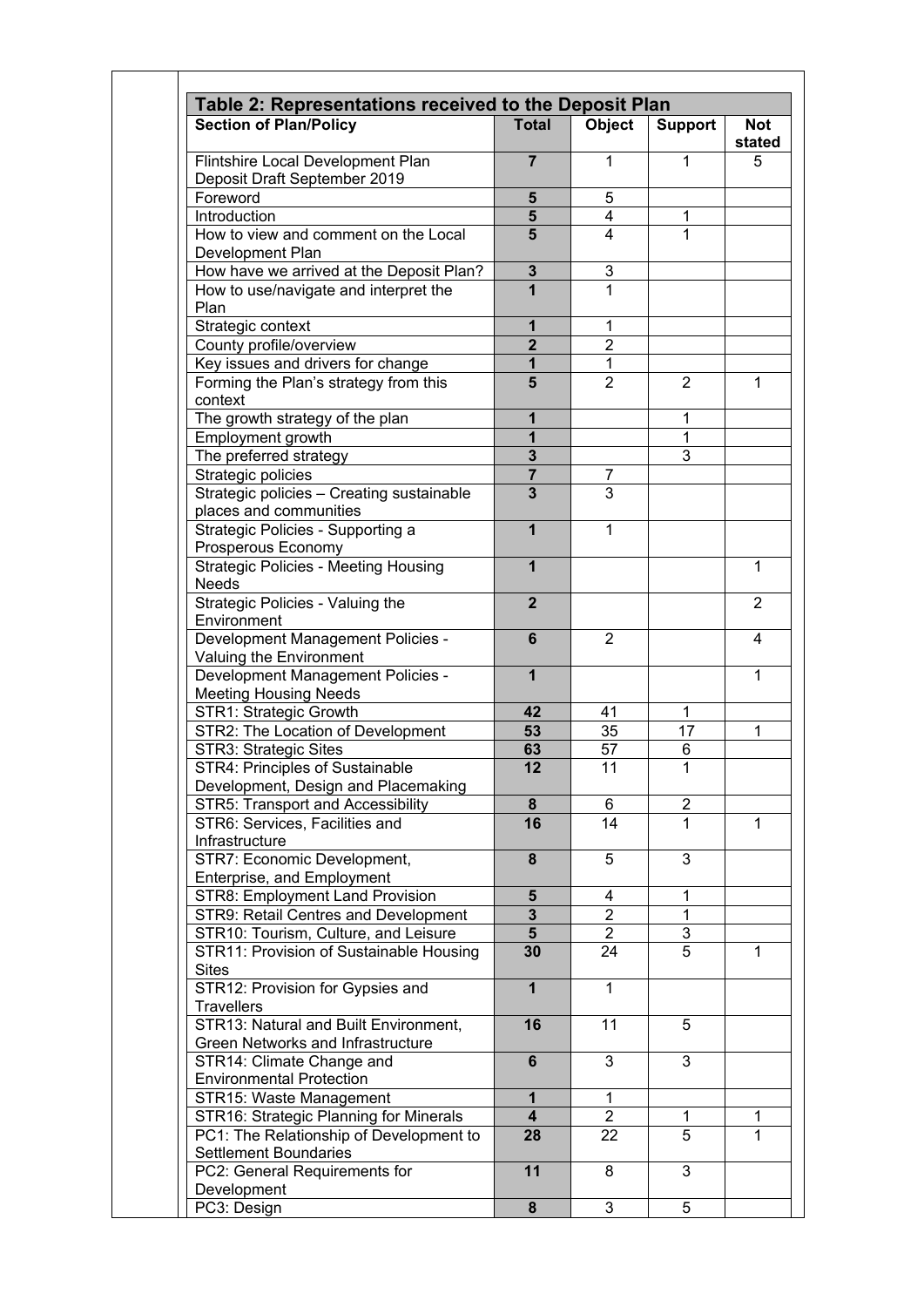| PC4: Sustainability and Resilience of New                      | 6                       | 3                              | 3                              |   |
|----------------------------------------------------------------|-------------------------|--------------------------------|--------------------------------|---|
| Development                                                    |                         |                                |                                |   |
| PC5: Transport and Accessibility                               | $\overline{7}$          | 4                              | 3                              |   |
| PC6: Active Travel                                             | 8                       | 8                              |                                |   |
| PC7: Passenger Transport                                       | $\overline{2}$          | 1                              | 1                              |   |
| PC8: Airport Safeguarding Zone                                 | 1                       | $\mathbf{1}$                   |                                |   |
| PC9: Protection of Disused Railway Lines                       | 3                       | 3                              |                                |   |
| PC10: New Transport Schemes                                    | $\overline{7}$          | 6                              | 1                              |   |
| PC11: Mostyn Docks                                             | 1                       |                                | 1                              |   |
| PC12: Community Facilities                                     | $\overline{2}$          | 1                              | 1                              |   |
| PE1: General Employment Land<br>Allocations                    | 9                       | 6                              | $\overline{2}$                 | 1 |
| Policy PE2: Principal Employment Areas                         | 9                       | 8                              | 1                              |   |
| PE3: Employment Development Outside                            | $\overline{2}$          | $\overline{2}$                 |                                |   |
| Allocated Sites and Principal Employment                       |                         |                                |                                |   |
| Areas                                                          |                         |                                |                                |   |
| PE4: Farm Diversification                                      | $\overline{2}$          | 1                              | 1                              |   |
| PE6: Protection of Employment Land                             | 1                       | 1                              |                                |   |
| PE7: Retail Hierarchy                                          | 1                       | 1                              |                                |   |
| PE10: District and Local Centres                               | 1                       | $\mathbf{1}$                   |                                |   |
| PE11: Edge and Out of Town Retail                              | $\overline{2}$          | $\overline{2}$                 |                                |   |
| Development                                                    |                         |                                |                                |   |
| PE12: Tourist Accommodation, Facilities                        | $\overline{3}$          | 3                              |                                |   |
| and Attractions                                                |                         |                                |                                |   |
| PE13: Caravan Development in the Open                          | 3                       | 3                              |                                |   |
| Countryside                                                    |                         |                                |                                |   |
| PE14: Greenfield Valley                                        | 3                       | 1                              | $\mathbf{2}^{\prime}$          |   |
| HN1: New Housing Development                                   | 581                     | 520                            | 57                             | 4 |
| Proposals                                                      |                         |                                |                                |   |
| HN2: Density and Mix of Development                            | 13                      | 5                              | 8                              |   |
| HN3: Affordable Housing                                        | 28                      | 21                             | 7                              |   |
| HN4: Housing in the Countryside                                | 4<br>$\overline{2}$     | $\overline{c}$<br>$\mathbf{1}$ | $\overline{c}$<br>$\mathbf{1}$ |   |
| HN4-B: Residential Conversion of Rural<br><b>Buildings</b>     |                         |                                |                                |   |
| HN4-C: Infill Development in Groups of                         | $\mathbf{1}$            | $\mathbf{1}$                   |                                |   |
| Houses                                                         |                         |                                |                                |   |
| HN4-D: Affordable Housing Exceptions                           | $\overline{\mathbf{4}}$ | 3                              | 1                              |   |
| <b>Schemes</b>                                                 |                         |                                |                                |   |
| HN6: Annex Accommodation                                       | $\mathbf{2}$            | 2                              |                                |   |
| HN7: Houses in Multiple Occupation                             | 1                       | 1                              |                                |   |
| HN8: Gypsy and Traveller Sites                                 | 41                      | $\overline{32}$                | 9                              |   |
| HN9: Gypsy and Traveller                                       | $\overline{3}$          | $\overline{2}$                 | 1                              |   |
| Accommodation                                                  |                         |                                |                                |   |
| EN1: Sports, Recreation and Cultural                           | $\overline{\mathbf{4}}$ | 3                              | 1                              |   |
| <b>Facilities</b>                                              |                         |                                |                                |   |
| EN2: Green Infrastructure                                      | 12                      | 9                              | 3                              |   |
| EN3: Undeveloped Coast and Dee                                 | 1                       |                                |                                |   |
| <b>Estuary Corridor</b>                                        |                         |                                |                                |   |
| <b>EN4: Landscape Character</b>                                | 8                       | 5                              | 3                              |   |
| EN5: Area of Outstanding Natural Beauty                        | $\overline{2}$          | 1                              | 1                              |   |
| EN6: Sites of Biodiversity Importance                          | $\overline{\mathbf{3}}$ | 3                              |                                |   |
| EN7: Development Affecting Trees,                              | 8                       | 6                              | $\overline{2}$                 |   |
| Woodlands and Hedgerows<br>EN8: Built Historic Environment and | $\overline{3}$          | $\mathbf{1}$                   | $\overline{2}$                 |   |
| <b>Listed Buildings</b>                                        |                         |                                |                                |   |
| EN9: Development In or Adjacent to                             | 1                       | $\mathbf{1}$                   |                                |   |
| <b>Conservation Areas</b>                                      |                         |                                |                                |   |
| EN10: Buildings of Local Interest                              | $\mathbf 1$             | $\mathbf{1}$                   |                                |   |
| <b>EN11: Green Barriers</b>                                    | 35                      | 25                             | $\overline{7}$                 | 3 |
| EN12: New Development and Renewable                            | 2 <sup>2</sup>          | $\overline{2}$                 |                                |   |
| and Low Carbon Energy Technology                               |                         |                                |                                |   |
| EN13: Renewable and Low Carbon                                 | 22                      | 8                              | 14                             |   |
| <b>Energy Development</b>                                      |                         |                                |                                |   |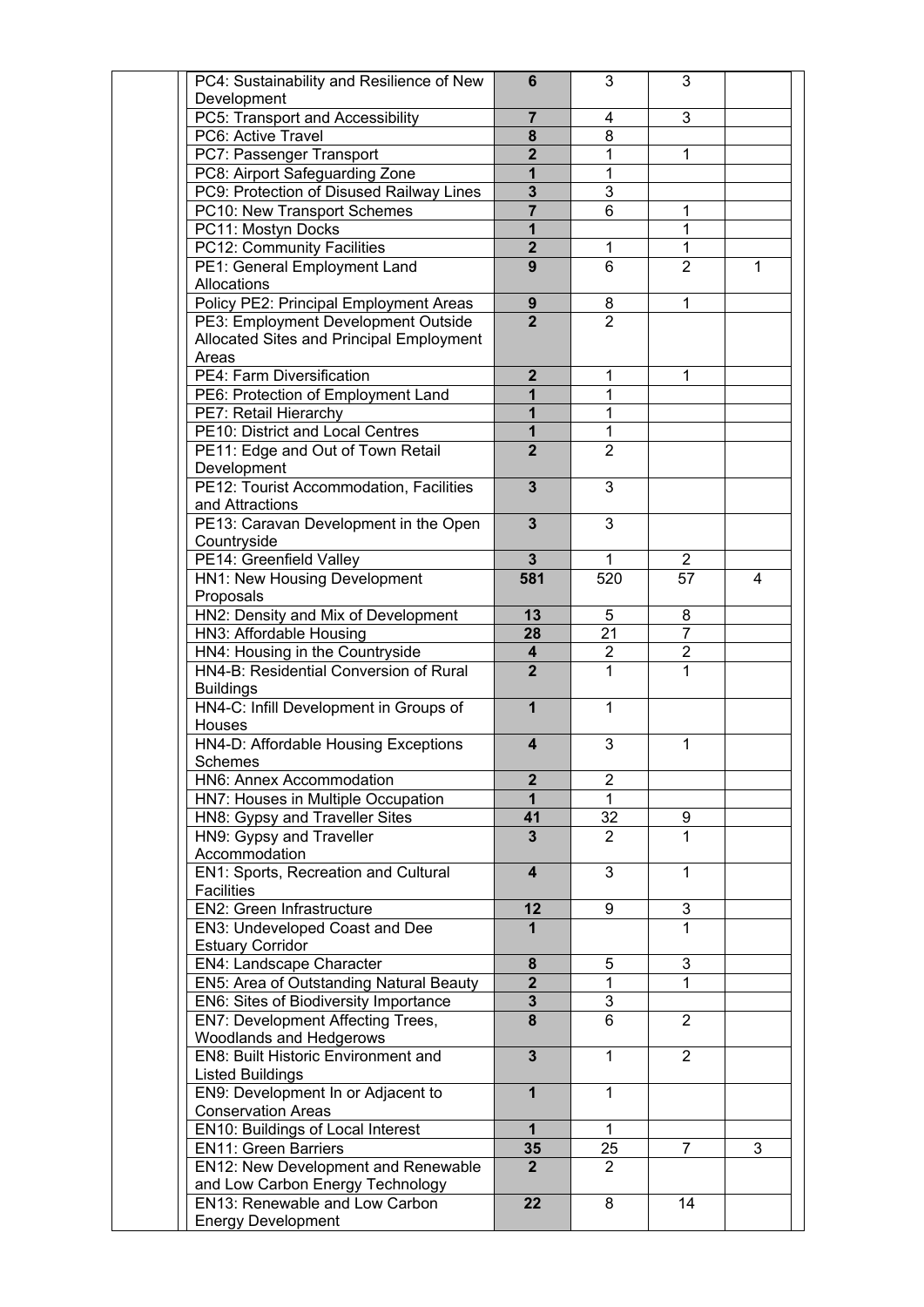|      | EN14: Flood Risk                                                                                                                                                                                                                                                                                                                                                                                                                                                                                                                                                                                                                                                                                                                                                                                                                                                                                                                                        | 4                       | $\overline{2}$ | 1              | $\mathbf 1$ |
|------|---------------------------------------------------------------------------------------------------------------------------------------------------------------------------------------------------------------------------------------------------------------------------------------------------------------------------------------------------------------------------------------------------------------------------------------------------------------------------------------------------------------------------------------------------------------------------------------------------------------------------------------------------------------------------------------------------------------------------------------------------------------------------------------------------------------------------------------------------------------------------------------------------------------------------------------------------------|-------------------------|----------------|----------------|-------------|
|      | <b>EN15: Water Resources</b>                                                                                                                                                                                                                                                                                                                                                                                                                                                                                                                                                                                                                                                                                                                                                                                                                                                                                                                            | $\overline{2}$          |                | $\overline{2}$ |             |
|      | EN17: Development of Unstable Land                                                                                                                                                                                                                                                                                                                                                                                                                                                                                                                                                                                                                                                                                                                                                                                                                                                                                                                      | 1                       |                | $\mathbf{1}$   |             |
|      | <b>EN18: Pollution and Nuisance</b>                                                                                                                                                                                                                                                                                                                                                                                                                                                                                                                                                                                                                                                                                                                                                                                                                                                                                                                     | $\overline{2}$          | $\overline{c}$ |                |             |
|      | EN21: Locations for Waste Management                                                                                                                                                                                                                                                                                                                                                                                                                                                                                                                                                                                                                                                                                                                                                                                                                                                                                                                    | $\overline{\mathbf{4}}$ | 3              | $\mathbf{1}$   |             |
|      | <b>Facilities</b>                                                                                                                                                                                                                                                                                                                                                                                                                                                                                                                                                                                                                                                                                                                                                                                                                                                                                                                                       |                         |                |                |             |
|      | <b>EN23: Minerals Safeguarding</b>                                                                                                                                                                                                                                                                                                                                                                                                                                                                                                                                                                                                                                                                                                                                                                                                                                                                                                                      | 3                       | 3              |                |             |
|      | <b>EN24: Minerals Buffer Zones</b>                                                                                                                                                                                                                                                                                                                                                                                                                                                                                                                                                                                                                                                                                                                                                                                                                                                                                                                      | 1                       |                |                |             |
|      | EN25: Sustainable Minerals Development                                                                                                                                                                                                                                                                                                                                                                                                                                                                                                                                                                                                                                                                                                                                                                                                                                                                                                                  | $6\phantom{a}$          | $\overline{2}$ | 3              | 1           |
|      | <b>EN26: Criteria for Minerals Development</b>                                                                                                                                                                                                                                                                                                                                                                                                                                                                                                                                                                                                                                                                                                                                                                                                                                                                                                          | $\overline{2}$          | $\overline{2}$ |                |             |
|      | EN27: Secondary and Recycled                                                                                                                                                                                                                                                                                                                                                                                                                                                                                                                                                                                                                                                                                                                                                                                                                                                                                                                            | $\overline{2}$          | $\overline{2}$ |                |             |
|      | Aggregate                                                                                                                                                                                                                                                                                                                                                                                                                                                                                                                                                                                                                                                                                                                                                                                                                                                                                                                                               |                         |                |                |             |
|      | Monitoring                                                                                                                                                                                                                                                                                                                                                                                                                                                                                                                                                                                                                                                                                                                                                                                                                                                                                                                                              | 10                      | 9              | 1              |             |
|      | <b>Appx1-Housing Commitments</b>                                                                                                                                                                                                                                                                                                                                                                                                                                                                                                                                                                                                                                                                                                                                                                                                                                                                                                                        | 7                       | 6              | 1              |             |
|      | Appx2-Supplementary Planning Guidance                                                                                                                                                                                                                                                                                                                                                                                                                                                                                                                                                                                                                                                                                                                                                                                                                                                                                                                   | $\mathbf{1}$            |                |                |             |
|      | Totals                                                                                                                                                                                                                                                                                                                                                                                                                                                                                                                                                                                                                                                                                                                                                                                                                                                                                                                                                  | 1281                    | 1033           | 219            | 29          |
|      |                                                                                                                                                                                                                                                                                                                                                                                                                                                                                                                                                                                                                                                                                                                                                                                                                                                                                                                                                         |                         |                |                |             |
|      |                                                                                                                                                                                                                                                                                                                                                                                                                                                                                                                                                                                                                                                                                                                                                                                                                                                                                                                                                         |                         |                |                |             |
| 1.09 | Of the 1281 representations received, 1033 were objections to the Plan<br>and 219 were in support (29 were unspecified). A significant number of<br>objections were made to the Plan's housing allocations (policy HN1) in<br>particular the sites HN1.7 and HN1.8. A broad summary of the<br>representations received is set out in the report to Planning Strategy<br>Group on 30 <sup>th</sup> July 2020 (appendix 4), and appendix 1 summarises each<br>representation received and the recommended response to it.                                                                                                                                                                                                                                                                                                                                                                                                                                 |                         |                |                |             |
|      | The representations received will be used to update the Final<br>Consultation Report, one of the key Submission documents. This will<br>explain the nature of the consultation undertaken at Deposit LDP stage<br>and provide an overview of the key issues raised and how the<br>representations have been considered. The full representations are<br>available to view on the LDP consultation portal and as a summary table<br>on the Council's website. Copies of the originals will be available to view<br>at the Council venues, once it is safe for the public to have access to<br>these locations.                                                                                                                                                                                                                                                                                                                                           |                         |                |                |             |
| 1.10 | Appendix 3 details the representation received from Welsh Government<br>(WG) to the Deposit LDP. This has been included in full for Member's<br>information, and in particular attention is drawn to the overriding view<br>expressed by WG that "The Welsh Government is broadly supportive of the<br>strategy, level of homes and jobs proposed, considers it aligns with national<br>policy and is in general conformity with the emerging NDF". The representation<br>is relatively short, comprising a covering letter and an annex which<br>provides further detail on the representations made. WG group their<br>responses into 3 categories (see Appendix 3 annex), but raise no<br>fundamental (Category A) objections to the Deposit LDP or its soundness.<br>This should provide the Council with a degree of comfort that the Deposit<br>LDP is, without prejudice to the EiP process, in conformity with national<br>policy and guidance. |                         |                |                |             |
| 1.11 | Work to address the comments from Welsh Government has been<br>undertaken, is referred to in the recommended responses to<br>representations (see 1.12 below and appendix 1), and will be presented<br>as part of the submission of the Plan to PINS.                                                                                                                                                                                                                                                                                                                                                                                                                                                                                                                                                                                                                                                                                                   |                         |                |                |             |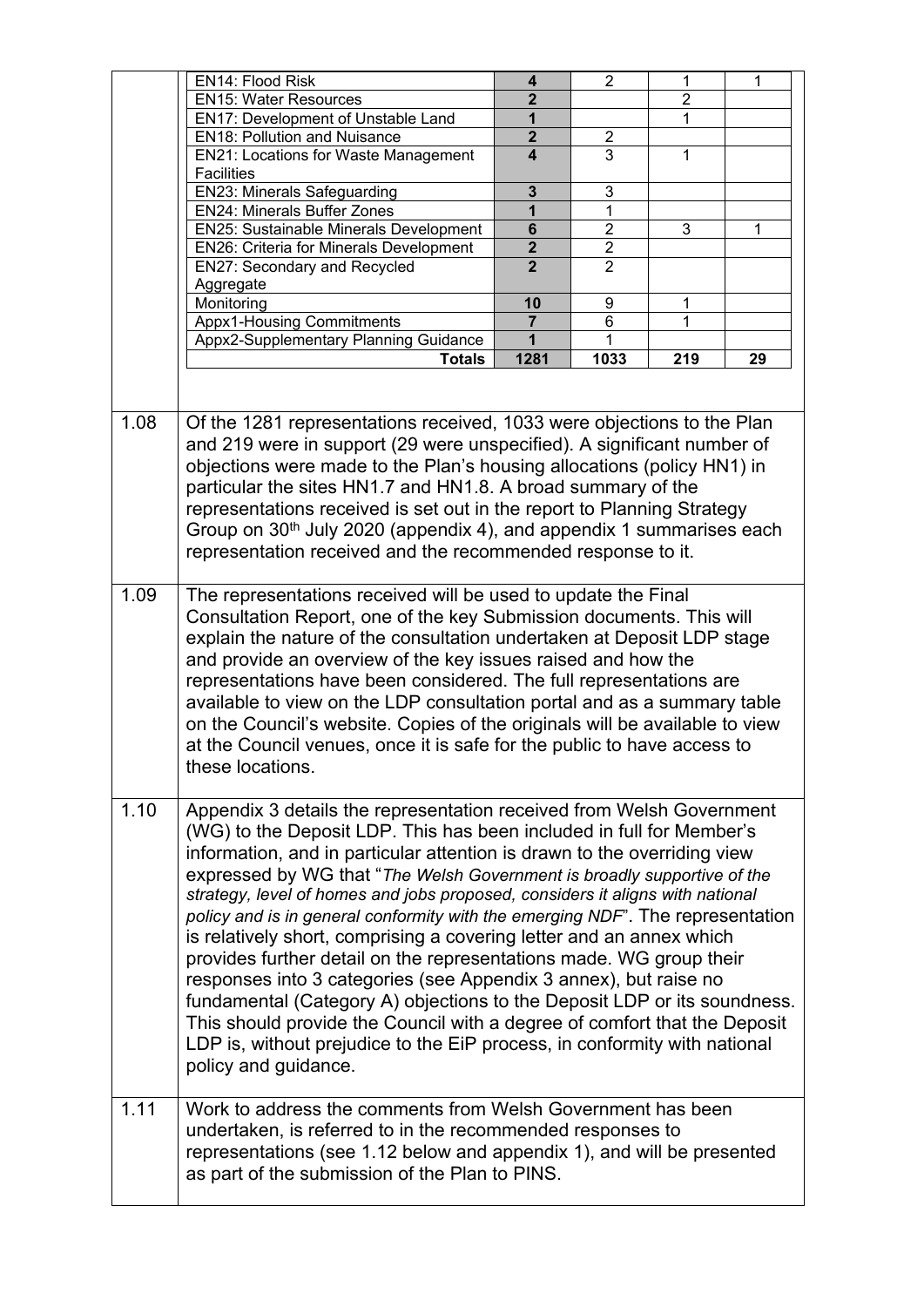| 1.12 | C). Responding to Representations, Covid 19 and its Implications for<br>the LDP Timetable                                                                                                                                                                                                                                                                                                                                                                                                                                                                                                                                                          |
|------|----------------------------------------------------------------------------------------------------------------------------------------------------------------------------------------------------------------------------------------------------------------------------------------------------------------------------------------------------------------------------------------------------------------------------------------------------------------------------------------------------------------------------------------------------------------------------------------------------------------------------------------------------|
|      | As part of Submitting the Plan and the representations received for EiP,<br>the Council must also provide its responses to those representations to<br>the Inspector. Following the end of the Deposit consultation period in<br>November 2019, officers have been summarising, assessing and<br>preparing recommended responses to the representations all of which is<br>documented in appendix 1.                                                                                                                                                                                                                                               |
| 1.13 | The consideration of those representations by the Council and agreement<br>to Submit the Plan for EiP are governed by the Delivery Agreement<br>whose content and timetable is agreed by the Welsh Ministers. Prior to<br>the Covid 19 Pandemic, the Council was on track to achieve the agreed<br>milestone dates within the LDP Delivery Agreement agreed by the<br>Minister in May 2019, which involved the Council's consideration of<br>representations and responses in spring/early summer 2020, Submission<br>in July 2020, and an EiP of the LDP in the Autumn of 2020.                                                                   |
| 1.14 | Because of the lockdown restrictions and change to working practices<br>imposed due to Covid 19, it was not possible to keep to those milestone<br>dates as the Council was unable to physically meet as a body to consider<br>the Plan, it was not possible to make representations available at deposit<br>venues as these were all closed, and it was impractical for PINS to safely<br>convene an EiP this autumn.                                                                                                                                                                                                                             |
| 1.15 | As a result of discussions with WG and PINS, a proposed revision to the<br>LDP Delivery Agreement timetable that moved these dates on four<br>months was first discussed with the Planning Strategy Group, and then<br>formally considered and agreed by the Cabinet on 16 <sup>th</sup> June 2020. A<br>formal request to revise the LDP delivery agreement was then made to<br>WG and this was agreed by letter on 27 <sup>th</sup> July 2020. The revised Delivery<br>Agreement (revision 4) is available on the Council's website<br>https://www.flintshire.gov.uk/en/PDFFiles/Planning/Flintshire-LDP-<br>Delivery-Agreement-4th-Revision.pdf |
| 1.16 | The main outcome of the change to the timetable is that Submission will<br>follow Cabinet and Council consideration of the Plan (October 2020) and<br>the EiP will be scheduled to start by PINS in early 2021.                                                                                                                                                                                                                                                                                                                                                                                                                                    |
| 1.17 | D). Scrutiny of the LDP Representations and responses                                                                                                                                                                                                                                                                                                                                                                                                                                                                                                                                                                                              |
|      | The Planning Strategy Group (PSG) is a sub group of the Cabinet, part<br>of whose remit is to provide scrutiny of the LDP and to make<br>recommendations to Cabinet on the progress of the Plan. A significant<br>number of meetings have taken place since the commencement of the<br>LDP in 2014, including a number of meetings since the end of the Deposit<br>consultation to consider the representations made and recommended<br>responses, as shown in table 3 below.                                                                                                                                                                      |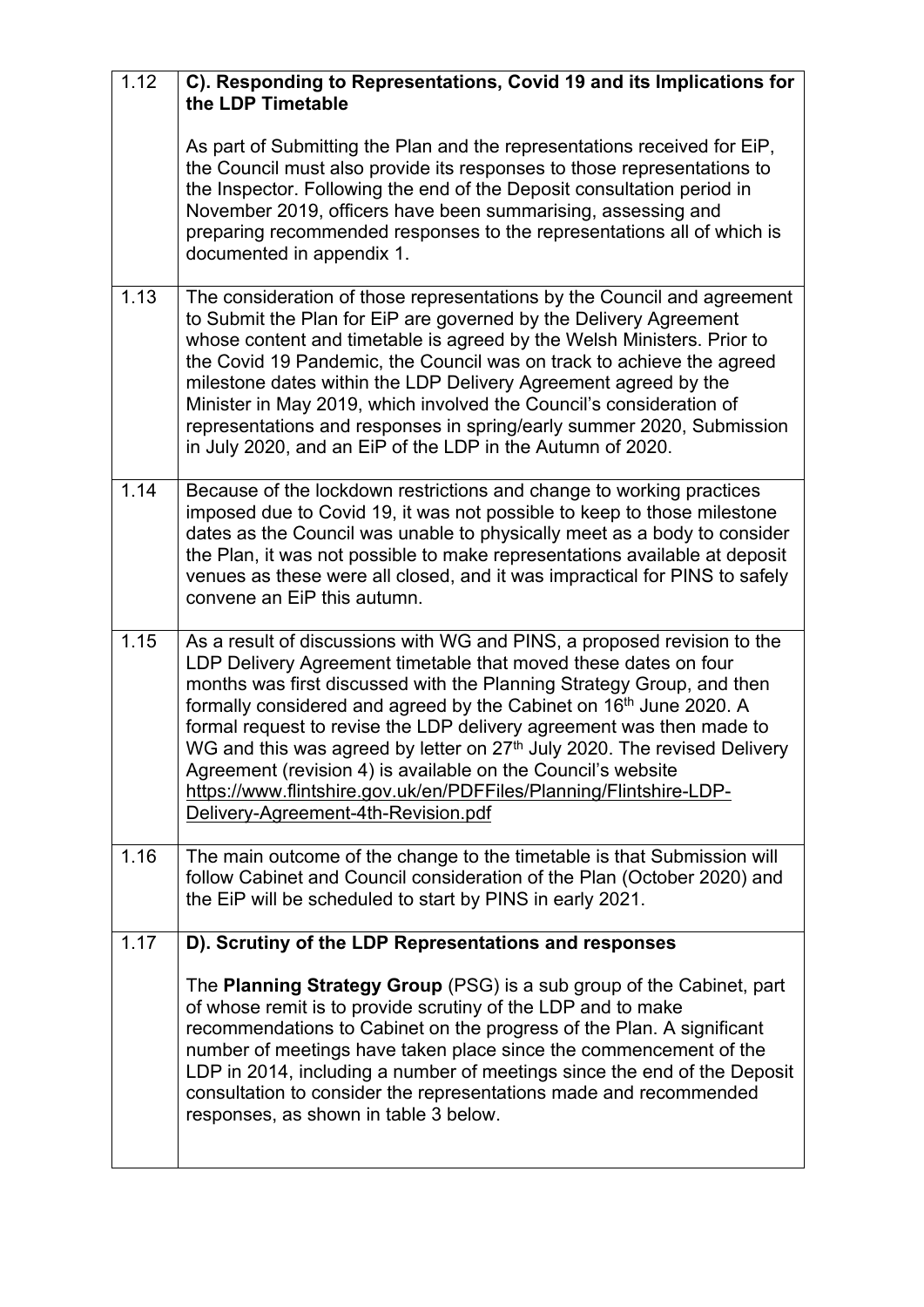| <b>Meeting</b>                   | <b>Report/Topic</b>                                                                                                                                                                                  | <b>Matters considered/outcome</b>                                                                                                                                                                                                                                                                                                                                                                                                                                                                                                                                                                                                                                                                                                                                                                                                                                       |
|----------------------------------|------------------------------------------------------------------------------------------------------------------------------------------------------------------------------------------------------|-------------------------------------------------------------------------------------------------------------------------------------------------------------------------------------------------------------------------------------------------------------------------------------------------------------------------------------------------------------------------------------------------------------------------------------------------------------------------------------------------------------------------------------------------------------------------------------------------------------------------------------------------------------------------------------------------------------------------------------------------------------------------------------------------------------------------------------------------------------------------|
| 15 <sup>th</sup> May<br>2020     | Report 1: Recommend<br>responses to representations<br>relating to all non-site-specific<br>policies                                                                                                 | Briefing only and<br>debate/feedback/questions for<br>clarification                                                                                                                                                                                                                                                                                                                                                                                                                                                                                                                                                                                                                                                                                                                                                                                                     |
| $29th$ May<br>2020               | Report 2: Recommended<br>responses to representations<br>relating to housing allocations<br>including strategic sites                                                                                | Briefing only and<br>debate/feedback/questions for<br>clarification                                                                                                                                                                                                                                                                                                                                                                                                                                                                                                                                                                                                                                                                                                                                                                                                     |
| $25th$ June<br>2020              | Report 3: Recommended<br>responses to representations<br>relating to new/resubmitted<br>sites                                                                                                        | Briefing only and<br>debate/feedback/questions for<br>clarification                                                                                                                                                                                                                                                                                                                                                                                                                                                                                                                                                                                                                                                                                                                                                                                                     |
| 16th July<br>2020                | Report 4: Recommended<br>responses to representations<br>relating to specific policy<br>areas                                                                                                        | Briefing only and<br>debate/feedback/questions for<br>clarification                                                                                                                                                                                                                                                                                                                                                                                                                                                                                                                                                                                                                                                                                                                                                                                                     |
| 30 <sup>th</sup> July<br>2020 am | Report 5: Recommended<br>responses to representations<br>resulting from final LDP<br>system check                                                                                                    | Members endorsed the<br>recommended responses in the<br>report considered at this<br>meeting                                                                                                                                                                                                                                                                                                                                                                                                                                                                                                                                                                                                                                                                                                                                                                            |
| 30 <sup>th</sup> July<br>2020 pm | Recommended approach<br>$\bullet$<br>to provision of Mineral by<br>regional collaboration<br>Endorsement of all<br>$\bullet$<br>Recommended responses<br>considered in the above<br>meetings/reports | Members agreed to take a<br>$\bullet$<br>collaborative approach to<br>meeting the need for<br>crushed rock and sand and<br>gravel through the Flintshire<br>LDP in conjunction with<br>Denbighshire County<br><b>Council and Wrexham</b><br><b>County Borough Council</b><br>Members endorsed the draft<br><b>North East Wales Minerals</b><br><b>Statement of Sub-Regional</b><br>Collaboration<br>Members endorsed all of<br>the collective recommended<br>responses to<br>representations made to the<br>Deposit Flintshire LDP<br>Members recommended<br>$\bullet$<br>that these responses are<br>considered for approval by<br>the Cabinet in order to allow<br>the Full Council to consider<br>and approve them, as part<br>of agreeing to Submit the<br><b>Plan to Welsh Government</b><br>and the Planning<br>Inspectorate for<br><b>Examination in Public.</b> |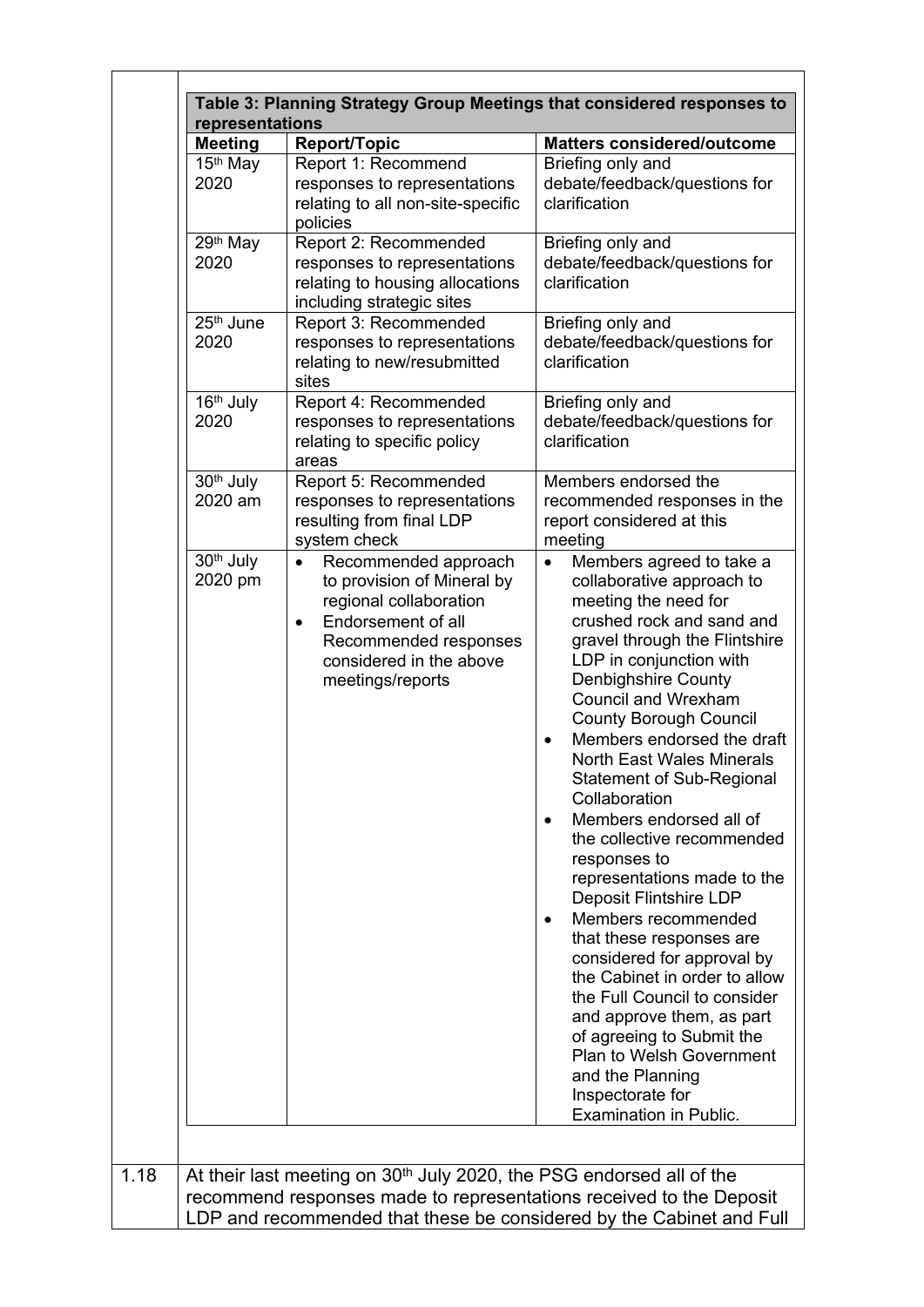|      | Council as part of agreeing to Submit the Plan to Welsh Government and<br>the Planning Inspectorate for Examination in Public. In doing so some<br>Members understood that responses to the plan had to be considered as<br>a whole in order to move forward, but that there will be some Members of<br>the Council who will have issues with parts of the Plan for policy-specific<br>or ward-specific reasons. It is important that all Members have this<br>understanding that the Plan needs to move forward as a whole, and that<br>the Examination in Public is the place where the final independent<br>scrutiny of the soundness of the plan will be carried out.                                                                                                                                          |
|------|--------------------------------------------------------------------------------------------------------------------------------------------------------------------------------------------------------------------------------------------------------------------------------------------------------------------------------------------------------------------------------------------------------------------------------------------------------------------------------------------------------------------------------------------------------------------------------------------------------------------------------------------------------------------------------------------------------------------------------------------------------------------------------------------------------------------|
| 1.19 | The responses prepared and provided to Members as set out above have<br>followed a logical sequence in line with structure of the Plan and the<br>consideration of the soundness of it. The focus on non-site-specific<br>'policies' in Report 1 enabled PSG to consider whether the<br>representations raised issues of soundness in respect of the Plan's<br>Strategy, its spatial strategy and the level of employment and housing<br>provision for growth. The responses to these representations then set the<br>scene for Report 2, which looked at whether the Plan's allocations are<br>considered to be 'sound', before moving on to the Report 3 which<br>considered representations for the inclusion in the plan of additional or<br>alternative sites being promoted by landowners and/or developers. |
| 1.20 | Remaining representations on specific policy areas that included Gypsies<br>and Travellers, minerals and waste, settlement boundaries and green<br>barriers, employment sites and renewable energy were presented in<br>Report 4. The responses dealt with in Report 5 were in effect a final<br>'sweeping up' exercise to ensure that all representations received and<br>recorded in the LDP consultation database had been considered and<br>responded to. All of the responses considered by the PSG in reports 1-5<br>and now all shown in appendix 1 to this report.                                                                                                                                                                                                                                         |
| 1.21 | There is therefore a clear logic to the order with which representations<br>and responses have been presented for PSG consideration. The starting<br>point is that the Plan which the Council placed on Deposit is considered to<br>be a 'sound' Plan i.e. the Plan that the Council wishes to form the basis<br>for subsequent examination and adoption.                                                                                                                                                                                                                                                                                                                                                                                                                                                          |
| 1.22 | It follows that if, having consider the proposed responses to<br>representations, Members agree that the Plan Strategy and policy<br>framework remains sound, particularly in terms of the level of growth and<br>its spatial distribution, and equally if Members agree that the Plan's<br>allocations remain sustainable, viable and deliverable, and therefore<br>sound, then there is no need for the Plan to include additional sites in the<br>Plan.                                                                                                                                                                                                                                                                                                                                                         |
| 1.23 | This is the central thread of the recommended responses as officers<br>consider that no issues have been raised that carry sufficient weight or<br>evidence to challenge the soundness of the Council's plan. This will<br>therefore be the position adopted by the Council at Examination to defend<br>the Plan, subject to Cabinet and full Council approval.                                                                                                                                                                                                                                                                                                                                                                                                                                                    |
| 1.24 | As set out earlier each representation and its response is set out in the<br>summary table in appendix 1. The report from the meeting of the PSG<br>held on the afternoon of 30 July 2020 is also included as appendix 4 to                                                                                                                                                                                                                                                                                                                                                                                                                                                                                                                                                                                        |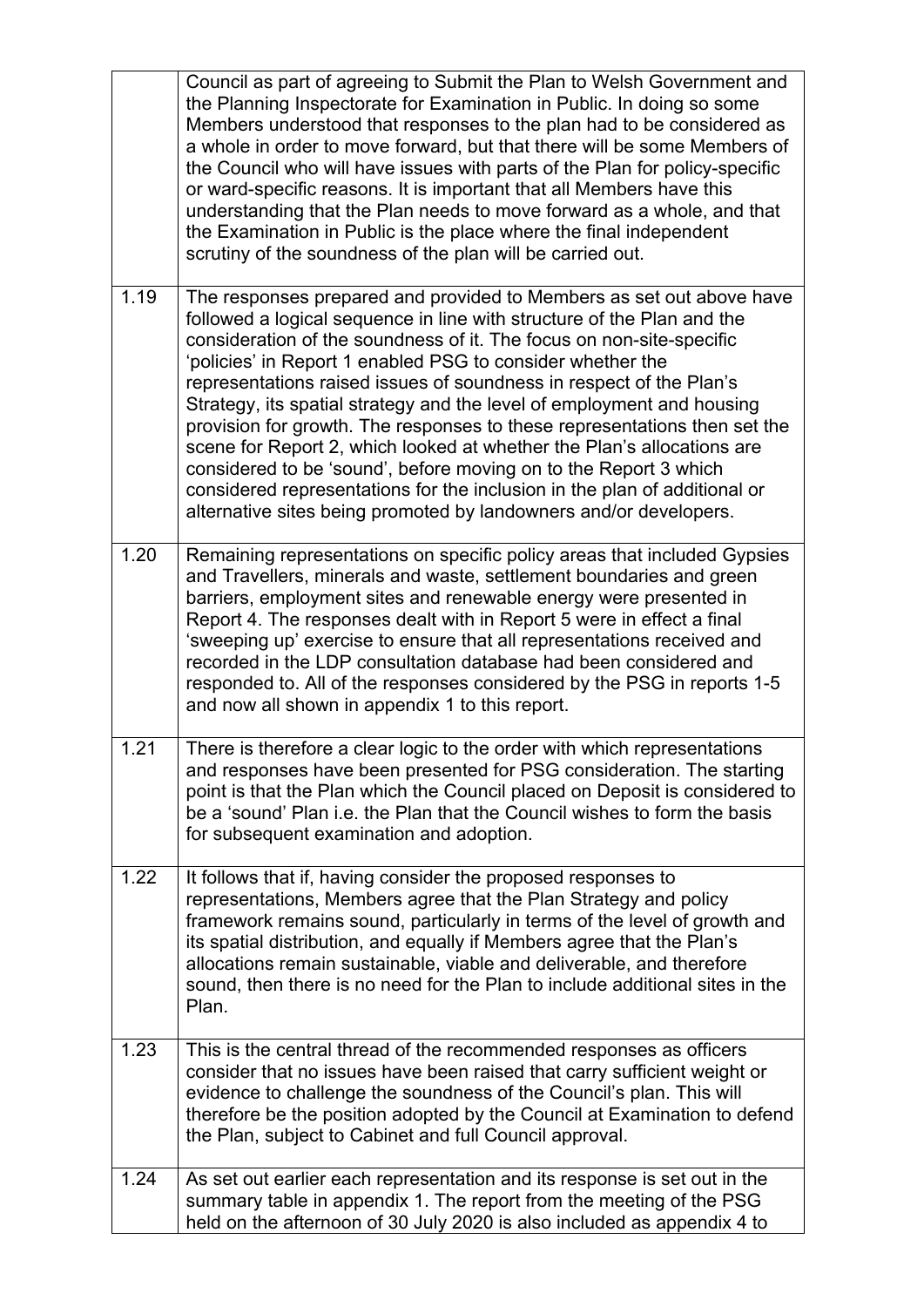|      | this report, as this provides Members with an overview of the matters<br>raised by representations in relation to each of the Reports 1-5<br>considered by PSG as above. As per paragraph 1.18 above, the PSG<br>endorsed these responses and recommended that these be considered<br>by the Cabinet and Full Council as part of agreeing to Submit the Plan to<br>Welsh Government and the Planning Inspectorate for Examination in<br>Public                                                                                                                                                                                                                                                                                                                                                                                                       |
|------|------------------------------------------------------------------------------------------------------------------------------------------------------------------------------------------------------------------------------------------------------------------------------------------------------------------------------------------------------------------------------------------------------------------------------------------------------------------------------------------------------------------------------------------------------------------------------------------------------------------------------------------------------------------------------------------------------------------------------------------------------------------------------------------------------------------------------------------------------|
| 1.25 | E. The Need For and Scope to Change the Plan                                                                                                                                                                                                                                                                                                                                                                                                                                                                                                                                                                                                                                                                                                                                                                                                         |
|      | With the publication of the Deposit LDP in September 2019, the Council<br>essentially published its 'sound' development plan i.e. the plan it<br>considers is capable of being examined, found sound and subsequently<br>adopted. The main purpose of the public consultation that took place<br>between September 30 and November 11 2019 was to allow the public<br>and other interested parties the opportunity to scrutinise the soundness of<br>the plan, and if there were felt to be questions or doubts about any aspect<br>of the Plan's soundness, then these should have been explained and<br>evidenced in representations. Clearly, the Scrutiny of the Plan does not<br>end there as the Council's is required to Submit the Plan for Examination<br>in Public, along with the representations received and the Council's<br>response. |
| 1.26 | The Town and County Planning (Local Development Plan) (Wales)<br>Regulations (2005) as amended (2015) set out the legislative framework<br>for preparing a LDP. Supplementary guidance is provided in the LDP<br>Manual (Edition 3, March 2020)) and by PINS. The regulations do not set<br>out any stages between dealing with the Deposit LDP representations<br>and submitting the LDP to WG and PINS for EiP, but the Manual indicates<br>that changes to the LDP should only be made in exceptional<br>circumstances where it is necessary to ensure that the LDP is 'sound'<br>(see later Section G below for further information about soundness).                                                                                                                                                                                            |
| 1.27 | Such changes are known as 'Focussed Changes' (FC) and, in<br>accordance with the Manual, 'should be avoided wherever possible' as<br>the ' Authority should only place a plan on deposit if it considers<br>it is sound. It will need to justify this assertion at the examination<br>and because of this must consider carefully the extent to which<br>recommending changes after deposit throw into doubt the overall<br>soundness of the deposit plan and erode its position at<br>examination'.                                                                                                                                                                                                                                                                                                                                                 |
| 1.28 | The Manual further states that 'exceptionally it may prove necessary to<br>consider proposing changes to ensure the plan is sound, for example,<br>where there has been a sudden, major change in local circumstances,<br>new national planning policy has been introduced or deposit plan<br>representations identify an unforeseen soundness issue'. If such changes<br>are proposed they should be 'one set of an extremely limited number of<br>focussed changes that reflect key pieces of evidence but do not go to the<br>heart of the plan, affecting only limited parts of it' and should be consulted<br>on 'at the earliest opportunity to avoid delaying the examination process'.                                                                                                                                                       |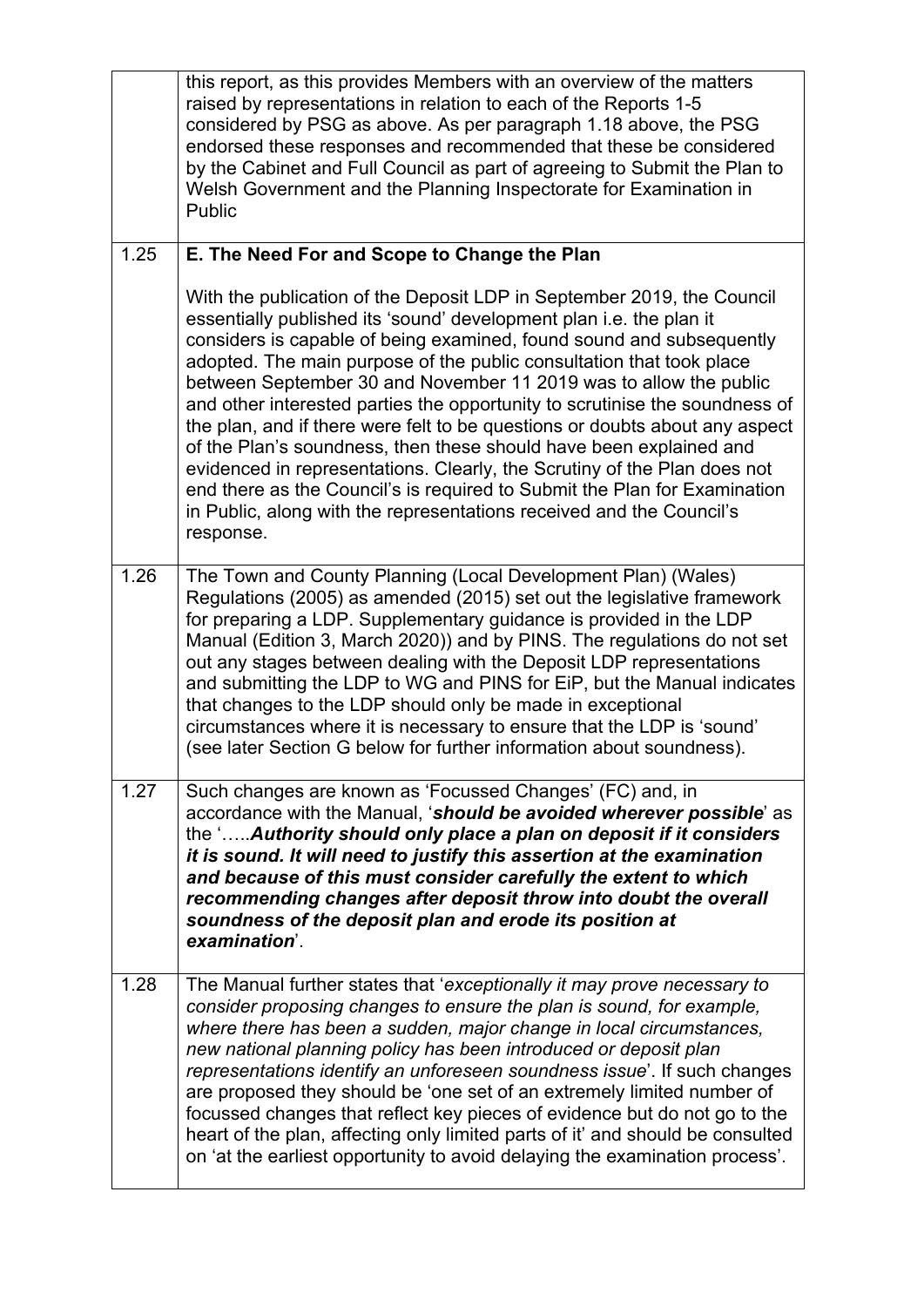| 1.29 | Having considered all representations made to the Deposit LDP, including<br>those made in volume to some of the housing allocations, and given there<br>has been no change in national policy or legislation that affects the LDP<br>process, it is the recommended advice of officers that nothing has been<br>raised as above that would necessitate or warrant making any FCs to the<br>Deposit LDP, as on the basis of the assessment of all representations<br>and via the recommended responses, the objections to housing<br>allocations do not warrant the removal of sites from the LDP as the issues<br>raised are matters that can be dealt with at the detailed Planning<br>Application stage. The Plan therefore remains sound and should be<br>submitted in its published form for EiP, and is capable of being adopted.                                                                                                                                             |
|------|------------------------------------------------------------------------------------------------------------------------------------------------------------------------------------------------------------------------------------------------------------------------------------------------------------------------------------------------------------------------------------------------------------------------------------------------------------------------------------------------------------------------------------------------------------------------------------------------------------------------------------------------------------------------------------------------------------------------------------------------------------------------------------------------------------------------------------------------------------------------------------------------------------------------------------------------------------------------------------|
| 1.30 | Clearly the Covid -19 Global Pandemic has occurred since the Deposit<br>plan was consulted on, and whilst this has had short term effects on<br>growth, development, and the economy, there is as yet no definitive<br>assessment of the medium to longer term effects on the economy of<br>Flintshire that would warrant a review of the Strategy of the LDP,<br>remembering also there is still almost 10 years of the plan period<br>remaining. It is simply too early to tell and there is no reliable evidence<br>from economic projections or forecasts on which to base such a<br>reassessment. What is clear anecdotally is that housing development and<br>sales remain at high levels with some developers reporting a buoyant<br>market in terms of sales of new properties, and a similar trend appears<br>evident in the existing housing market, reflected in stable or rising house<br>prices and transactions.                                                     |
| 1.31 | What is also clear is that in agreeing in July to a revised Delivery<br>Agreement timetable to maintain progress to EiP, the Welsh Government<br>have not raised any concerns or need to 'pause and reflect' in relation to<br>the strategy of the Plan and any perceived Covid-19 impact. Given where<br>the Council is in the process, the overriding priority must be to have an<br>adopted development plan in place in Flintshire to guide and protect<br>communities from further speculative development. The LDP strategy is fit<br>for purpose and it is relevant that Welsh Government in agreeing to an<br>amended delivery agreement so quickly stated that the Council has<br>"taken a pragmatic view to trying to keep the plan moving forward" -<br>they could easily have required the Council, as other authorities who are<br>pre-deposit have been told, to review their evidence base in light of Covid<br>'effect', but they haven't said this to Flintshire. |
| 1.32 | In terms of factual evidence, 2018 based population projections have<br>recently been published nationally during lockdown and these show an<br>uplift in projected population growth for Wales overall which filters down to<br>most local authorities. Whilst household projections have not yet been<br>produced, the Council's advising statistician at Conwy Council has run<br>some household projection scenarios based on the national uplift, and<br>whilst Flintshire's household growth projection will be higher than present<br>for the Plan period, it will still be below the LDP housing requirement, but<br>closer to it.                                                                                                                                                                                                                                                                                                                                         |
| 1.33 | Finally economic recovery post Covid could go two ways – accelerated<br>recovery led by housing development and market confidence which may<br>use up the sites the Plan has at a quicker rate. In this scenario the<br>Council would be required to review the plan and in terms of LDP                                                                                                                                                                                                                                                                                                                                                                                                                                                                                                                                                                                                                                                                                           |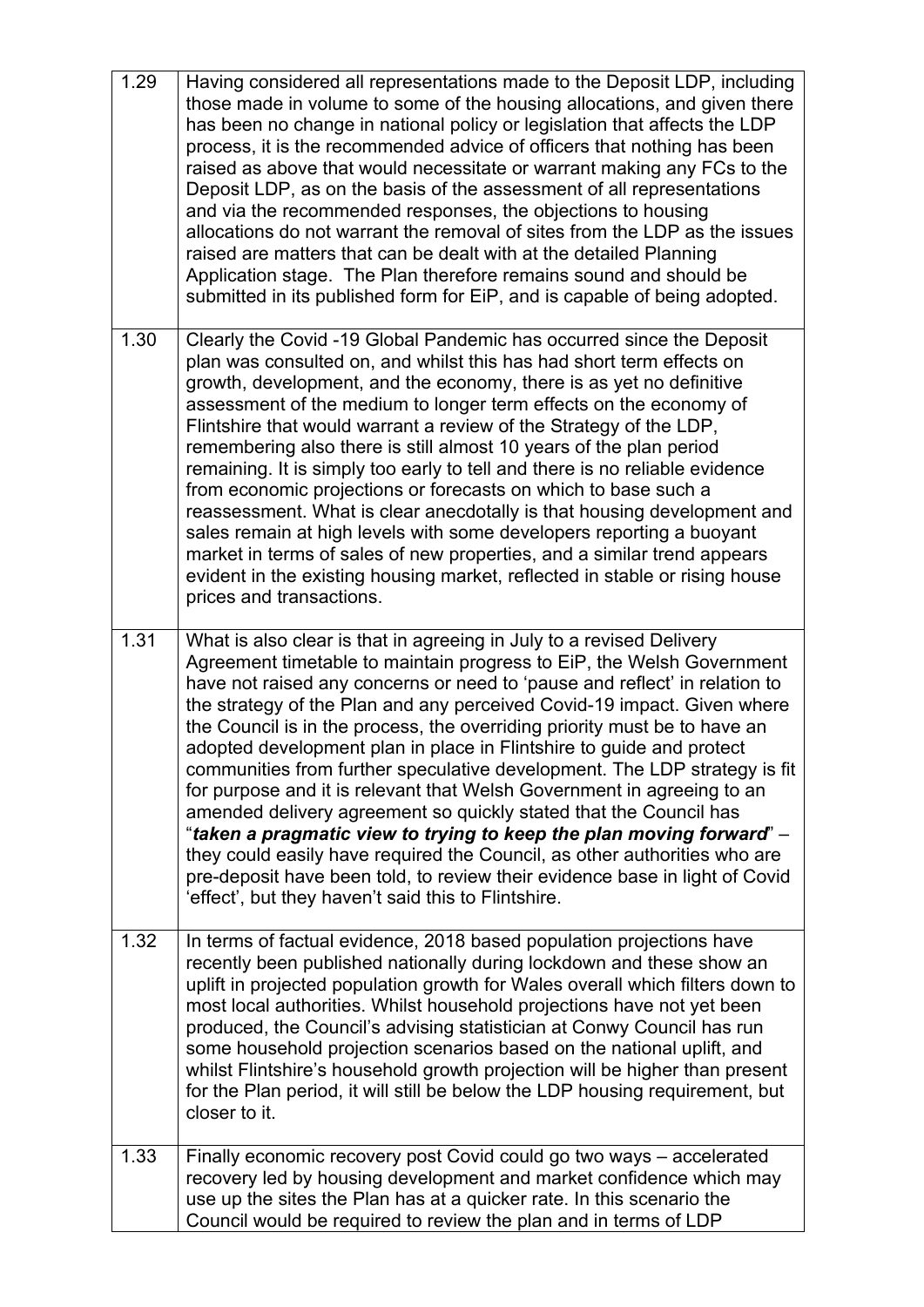|      | Regulations, it is necessary to review 4 years after adoption in any event.<br>The other scenario is slow recovery of the economy and developer<br>confidence to build, in which case the sites are sustainable but may take<br>longer to come forward and as such supply would be maintained and<br>would not necessarily trigger a plan review. On this basis the strategy is<br>sufficiently balanced and flexible to happily sit between these two<br>scenarios and is therefore fit for purpose.                                                                                                                                                                                                  |
|------|--------------------------------------------------------------------------------------------------------------------------------------------------------------------------------------------------------------------------------------------------------------------------------------------------------------------------------------------------------------------------------------------------------------------------------------------------------------------------------------------------------------------------------------------------------------------------------------------------------------------------------------------------------------------------------------------------------|
| 1.34 | Some changes to the LDP are proposed for minor editing reasons only<br>and/or to clarify the wording of an existing policy or reasoned justification,<br>but that does not change the purpose of that policy or the Plan overall,<br>from the published Deposit LDP. These changes are identified in<br>responses made to representations and will be listed as an attached<br>schedule to accompany the LDP when submitted for examination.                                                                                                                                                                                                                                                           |
| 1.35 | <b>F. Submission Requirements</b>                                                                                                                                                                                                                                                                                                                                                                                                                                                                                                                                                                                                                                                                      |
|      | Section 6.25 of the LDP manual sets out the documentation that the<br>Council (as Local Planning Authority) must submit to WG and PINS and<br>their format (paper and electronic copies). These are:                                                                                                                                                                                                                                                                                                                                                                                                                                                                                                   |
|      | The Deposit LDP;<br>$\bullet$<br>Schedule of FCs (where applicable), including Minor Editing Changes;<br>$\bullet$<br>The Sustainability Appraisal (SA) Report;<br>$\bullet$<br>The Candidate Sites register;<br>$\bullet$<br>All other supporting evidence-base material and technical documents<br>$\bullet$<br>(such as the Habitat Regulations Assessment, Housing Needs<br>Assessment and the suite of background papers);<br>The Delivery Agreement (DA), incorporating the Community<br>$\bullet$<br>Involvement Scheme (CIS);<br>The final Consultation Report;<br>$\bullet$<br>A copy of all representations made on the Deposit Plan (PINS only);<br>Any Statements of Common Ground (SoCG). |
| 1.36 | <b>G. Soundness</b><br>At the Examination in Public (EiP) the Council will have to demonstrate<br>that the LDP is 'sound'. This will be tested by the independent Inspector<br>through a series of hearings over several weeks/months (see Section I<br>below and Appendix 5 Typical Schedule). The three soundness tests<br>identified in national guidance are shown in table 4 below together with<br>the sub-questions that supplement each test.                                                                                                                                                                                                                                                  |
|      | <b>Table 4 Tests of Soundness</b>                                                                                                                                                                                                                                                                                                                                                                                                                                                                                                                                                                                                                                                                      |
|      | <b>Preparation Requirements:</b><br>• Has preparation of the plan complied with legal and regulatory procedural<br>requirements? (LDP Regulations, CIS, SEA Regulations, SA, HRA etc.?)<br>Is the plan in general conformity with the NDF and/or SDP? (when<br>$\bullet$<br>published or adopted respectively)                                                                                                                                                                                                                                                                                                                                                                                         |
|      | Test 1: Does the plan fit? (Is it clear that the LDP is consistent with other<br>plans?)<br>Questions:                                                                                                                                                                                                                                                                                                                                                                                                                                                                                                                                                                                                 |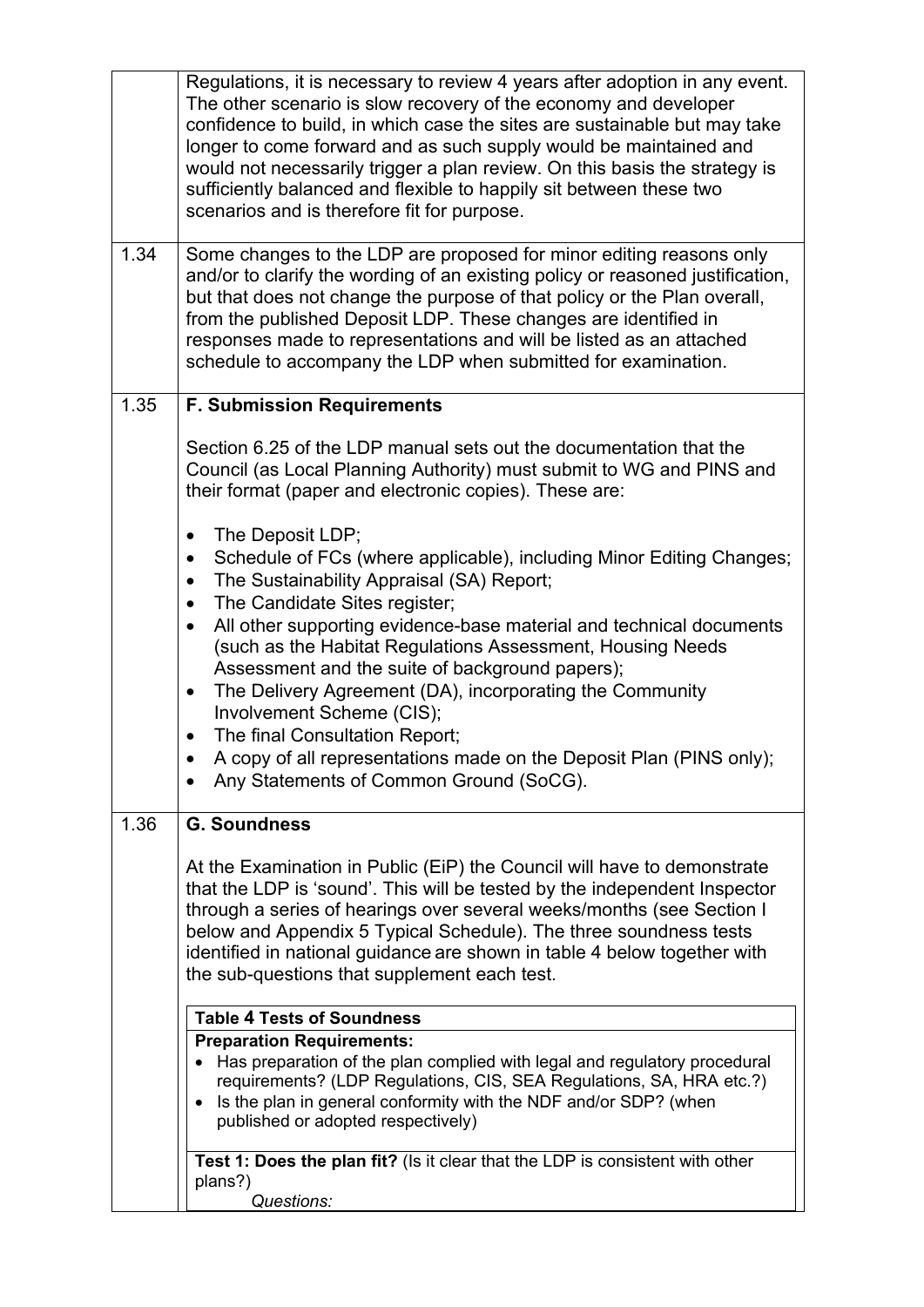|      | Does it have regard to national policy (PPW) and the WSP (NDF when<br>$\bullet$<br>published)?<br>Does it have regard to the Well-being Goals?<br>$\bullet$<br>Does it have regard the Welsh National Marine Plan?<br>$\bullet$<br>Does it have regard to the relevant Area Statement?<br>$\bullet$<br>Is the plan in general conformity with the NDF (when published)?<br>$\bullet$<br>Is the plan in general conformity with relevant SDP (when adopted)?<br>$\bullet$<br>Is it consistent with regional plans, strategies and utility provider<br>$\bullet$<br>programmes?<br>Is it compatible with the plans of neighbouring LPAs?<br>$\bullet$<br>Does it regard the Well-being Plan or the National Park Management<br>Plan?<br>Has the LPA demonstrated it has exhausted all opportunities for joint<br>$\bullet$<br>working and collaboration on both plan preparation and the evidence<br>base?<br>Test 2: Is the plan appropriate? (Is the plan appropriate for the area in the<br>light of the evidence?)<br>Questions: |
|------|------------------------------------------------------------------------------------------------------------------------------------------------------------------------------------------------------------------------------------------------------------------------------------------------------------------------------------------------------------------------------------------------------------------------------------------------------------------------------------------------------------------------------------------------------------------------------------------------------------------------------------------------------------------------------------------------------------------------------------------------------------------------------------------------------------------------------------------------------------------------------------------------------------------------------------------------------------------------------------------------------------------------------------|
|      | Is it locally specific?<br>$\bullet$                                                                                                                                                                                                                                                                                                                                                                                                                                                                                                                                                                                                                                                                                                                                                                                                                                                                                                                                                                                               |
|      | Does it address the key issues?<br>$\bullet$                                                                                                                                                                                                                                                                                                                                                                                                                                                                                                                                                                                                                                                                                                                                                                                                                                                                                                                                                                                       |
|      | Is it supported by robust, proportionate and credible evidence?<br>$\bullet$<br>Can the rationale behind the plan's policies be demonstrated?<br>$\bullet$                                                                                                                                                                                                                                                                                                                                                                                                                                                                                                                                                                                                                                                                                                                                                                                                                                                                         |
|      | Does it seek to meet assessed needs and contribute to the<br>$\bullet$                                                                                                                                                                                                                                                                                                                                                                                                                                                                                                                                                                                                                                                                                                                                                                                                                                                                                                                                                             |
|      | achievement of sustainable development?<br>Are the vision and the strategy positive and sufficiently aspirational?                                                                                                                                                                                                                                                                                                                                                                                                                                                                                                                                                                                                                                                                                                                                                                                                                                                                                                                 |
|      | $\bullet$<br>Have the 'real' alternatives been properly considered?<br>$\bullet$                                                                                                                                                                                                                                                                                                                                                                                                                                                                                                                                                                                                                                                                                                                                                                                                                                                                                                                                                   |
|      | Is it logical, reasonable and balanced?<br>$\bullet$                                                                                                                                                                                                                                                                                                                                                                                                                                                                                                                                                                                                                                                                                                                                                                                                                                                                                                                                                                               |
|      | Is it coherent and consistent?<br>$\bullet$<br>Is it clear and focused?                                                                                                                                                                                                                                                                                                                                                                                                                                                                                                                                                                                                                                                                                                                                                                                                                                                                                                                                                            |
|      |                                                                                                                                                                                                                                                                                                                                                                                                                                                                                                                                                                                                                                                                                                                                                                                                                                                                                                                                                                                                                                    |
|      | Test 3: Will the plan deliver? (Is it likely to be effective?)                                                                                                                                                                                                                                                                                                                                                                                                                                                                                                                                                                                                                                                                                                                                                                                                                                                                                                                                                                     |
|      | Questions:                                                                                                                                                                                                                                                                                                                                                                                                                                                                                                                                                                                                                                                                                                                                                                                                                                                                                                                                                                                                                         |
|      | Will it be effective?<br>Can it be implemented?                                                                                                                                                                                                                                                                                                                                                                                                                                                                                                                                                                                                                                                                                                                                                                                                                                                                                                                                                                                    |
|      | Is there support from the relevant infrastructure providers both                                                                                                                                                                                                                                                                                                                                                                                                                                                                                                                                                                                                                                                                                                                                                                                                                                                                                                                                                                   |
|      | financially and in terms of meeting relevant timescales?                                                                                                                                                                                                                                                                                                                                                                                                                                                                                                                                                                                                                                                                                                                                                                                                                                                                                                                                                                           |
|      | Will development be viable?<br>Can the sites allocated be delivered?                                                                                                                                                                                                                                                                                                                                                                                                                                                                                                                                                                                                                                                                                                                                                                                                                                                                                                                                                               |
|      | Is the plan sufficiently flexible? Are there appropriate contingency                                                                                                                                                                                                                                                                                                                                                                                                                                                                                                                                                                                                                                                                                                                                                                                                                                                                                                                                                               |
|      | provisions?                                                                                                                                                                                                                                                                                                                                                                                                                                                                                                                                                                                                                                                                                                                                                                                                                                                                                                                                                                                                                        |
|      | Is it monitored effectively?                                                                                                                                                                                                                                                                                                                                                                                                                                                                                                                                                                                                                                                                                                                                                                                                                                                                                                                                                                                                       |
|      |                                                                                                                                                                                                                                                                                                                                                                                                                                                                                                                                                                                                                                                                                                                                                                                                                                                                                                                                                                                                                                    |
| 1.37 | Before the LDP was placed on Deposit, the Council undertook a<br>soundness self-assessment in accordance with WG LDP guidance (a<br>copy of which can be found on the LDP consultation portal). This<br>document sets out why, in the view of the Council, the LDP was sound to<br>be placed on Deposit.                                                                                                                                                                                                                                                                                                                                                                                                                                                                                                                                                                                                                                                                                                                           |
| 1.38 | Paragraph 6.27 of the LDP manual states that 'The Welsh Government<br>will monitor consistency with national policy throughout the LDP<br>preparation process, and is likely to discourage submission if there is a                                                                                                                                                                                                                                                                                                                                                                                                                                                                                                                                                                                                                                                                                                                                                                                                                |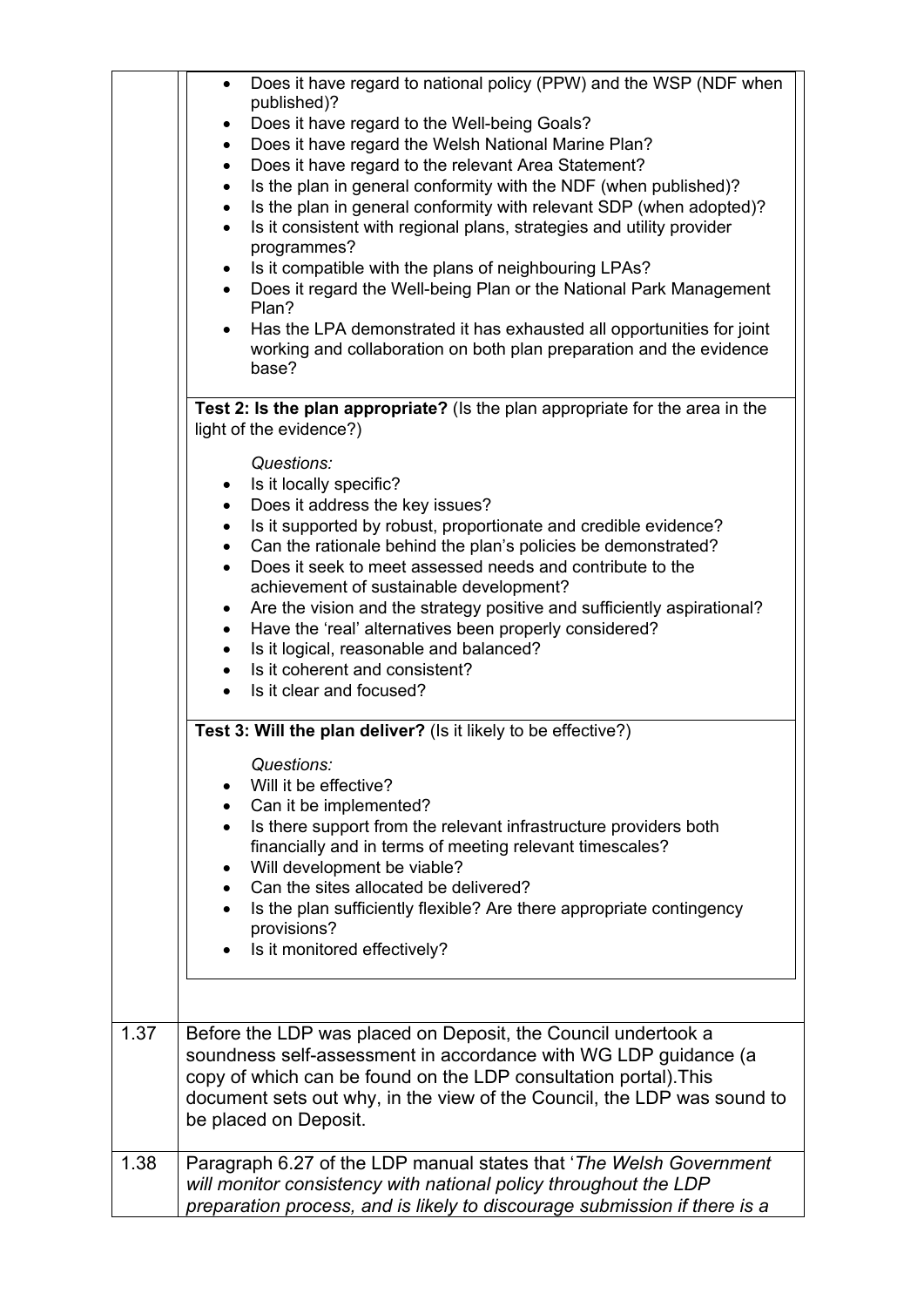|      | fundamental conflict. If a plan is considered to be fundamentally unsound<br>this will be drawn to the attention of the LPA so that any necessary action<br>(i.e. withdrawal) is taken before submission. If the Welsh Government<br>makes an objection based on soundness in the normal way, it will be<br>considered at the examination. But fundamentally unsound plans should<br>not be submitted for examination'.                                                                                                                                                                                                                                                                                                                                                                                                                                                   |
|------|---------------------------------------------------------------------------------------------------------------------------------------------------------------------------------------------------------------------------------------------------------------------------------------------------------------------------------------------------------------------------------------------------------------------------------------------------------------------------------------------------------------------------------------------------------------------------------------------------------------------------------------------------------------------------------------------------------------------------------------------------------------------------------------------------------------------------------------------------------------------------|
| 1.39 | For the reasons summarised in Appendix 1 it is considered that the LDP<br>remains sound. At the same time, as can be seen in paragraph 1.10<br>above and in Appendix 3, WG have not raised any fundamental<br>objections to the Deposit LDP on grounds of soundness. This should<br>provide the Council with the comfort that the Deposit LDP provides a<br>sound basis for moving forward to Submission in accordance with the DA.<br>Notwithstanding the fact that numerous representations have been<br>received questioning the soundness of the LDP, these relate in the main<br>to individual site allocations, or to proposals which are seeking the<br>inclusion of new sites which can and will be debated at the EiP.                                                                                                                                           |
| 1.40 | Paragraph 1.6 of the Planning Inspectorate, LDP Procedure Guidance<br>(August 2015), states that 'The role of the appointed Inspector is to carry<br>out an independent assessment of the overall soundness of the plan and<br>that it satisfies the statutory requirements for its preparation. The<br>Inspector's role is not to improve the LDP but to make recommendations<br>to ensure it is sound. This means dealing with the main issues which go<br>to the heart of the LDP and not getting involved with the details of the plan<br>unless this is necessary to conclude on the Plan's soundness'. This<br>makes clear that if there are site-specific details which raise soundness<br>issues it will be down to the Inspector to hear these as part of the EiP and<br>decide if and what binding changes should be made to the LDP to make<br>the Plan sound. |
| 1.41 | H. Delegated Authority at Examination in Public                                                                                                                                                                                                                                                                                                                                                                                                                                                                                                                                                                                                                                                                                                                                                                                                                           |
|      | There is a need to clarify with PINS what, if any, delegated authority those<br>officers who represent the Council at Examination will be required to<br>have, to agree any changes that the Inspector may propose. That said at<br>this stage, given the conclusion is that the Plan remains sound following<br>the consultation on the Deposit Plan, the role of officers at Examination is<br>to defend that position. A further report will be brought to Members on the<br>examination process and any need for such delegation.                                                                                                                                                                                                                                                                                                                                     |
| 1.42 | <b>I. Next Steps</b>                                                                                                                                                                                                                                                                                                                                                                                                                                                                                                                                                                                                                                                                                                                                                                                                                                                      |
|      | Subject to agreement at the Council on the 29 <sup>th</sup> September 2020 for the<br>Plan to be Submitted to WG and PINS, the relevant Submission<br>documentation (Section F, above) will be sent to both organisations to<br>commence the formal process of EiP.                                                                                                                                                                                                                                                                                                                                                                                                                                                                                                                                                                                                       |
| 1.43 | The purpose of the EiP will be to assess whether the LDP preparation<br>requirements have been followed and whether the submitted LDP meets<br>the tests of soundness (as set out in Section G above).                                                                                                                                                                                                                                                                                                                                                                                                                                                                                                                                                                                                                                                                    |
| 1.44 | Once PINS have received the LDP they will send a Service Level<br>Agreement (SLA) to the Council setting out the actions and commitments                                                                                                                                                                                                                                                                                                                                                                                                                                                                                                                                                                                                                                                                                                                                  |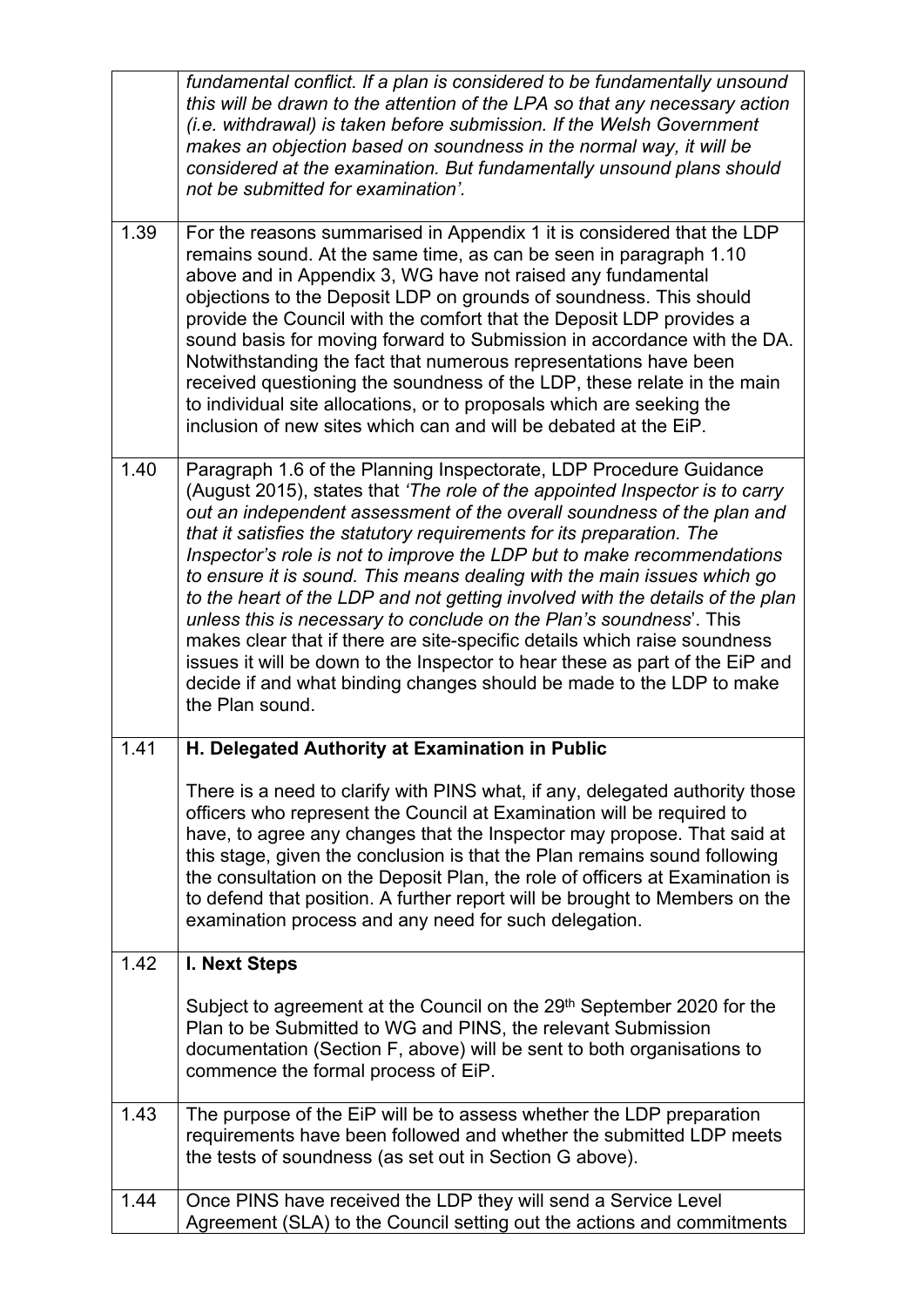|      | to which both parties will adhere during the EiP, including the costs which<br>will be charged monthly to the Council. PINS will also require details of<br>the appointed Programme Officer (PO) who will liaise directly between the<br>Council (as LPA), PINS and the representors to ensure the proper<br>running of the EiP and to keep the examination library and examination<br>website up to date as the EiP progresses. A Programme Officer has<br>already been appointed to fulfil this role.                                                                                                                                                                                                                                                                                                                                                                             |
|------|-------------------------------------------------------------------------------------------------------------------------------------------------------------------------------------------------------------------------------------------------------------------------------------------------------------------------------------------------------------------------------------------------------------------------------------------------------------------------------------------------------------------------------------------------------------------------------------------------------------------------------------------------------------------------------------------------------------------------------------------------------------------------------------------------------------------------------------------------------------------------------------|
| 1.45 | PINS are committed to delivering the Inspector's Report to the Council<br>within 12 months of the LDP being Submitted. Depending on the<br>complexity of the LDP, a lead inspector may be supported by other<br>inspectors, specialist advisors or planning officers, and, clearly, the length<br>of the EiP will depend on the complexity and scope of issues considered.<br>PINS's Local Development Plan Examination Procedure Guidance<br>(August 2015) sets out a typical schedule from Submission to the issuing<br>of the Final Inspector's report. This is replicated in Appendix 5.                                                                                                                                                                                                                                                                                        |
| 1.46 | When the EiP has been concluded and the Inspector has considered the<br>evidence and finalised his/her report, the report will be dispatched to the<br>Council for fact checking. The Council will have 2 weeks to do this before<br>the Final Report is issued.                                                                                                                                                                                                                                                                                                                                                                                                                                                                                                                                                                                                                    |
| 1.47 | Once the Council has received the Inspector's Final Report, the onus will<br>be on it to publish it and to seek approval from the Council formally to<br>adopt the LDP in line with the binding nature of the Inspector's Report.<br>The Cabinet and the Council would need to consider a resolution to Adopt<br>the Plan and could not choose to adopt only it in part - the choice would<br>be Adopt it whole, in line with the Inspector's Report (including any<br>changes he/she deems appropriate) or not at all. If the LDP is not<br>adopted there will be no plan in place for the County and it would face<br>further long term speculative development or 'planning by appeal' without<br>a coordinated approach to site or infrastructure delivery. Equally the<br>Welsh Ministers could use theirs powers to intervene and/or direct the<br>Council to adopt the Plan. |
| 1.48 | Based on the typical schedule identified in Appendix 5, it is estimated that<br>the Plan would be adopted later in 2021. The Adopted LDP would then be<br>used to inform investment decisions by public and private individuals and<br>organisations and for determining individual Planning Applications and<br>Appeals.                                                                                                                                                                                                                                                                                                                                                                                                                                                                                                                                                           |
| 1.49 | After the LDP is Adopted, the Council must submit an Annual Monitoring<br>Report (AMR) on progress against the adopted monitoring indicators and<br>the Adopted LDP will be subject to a statutory review 4 years after<br>Adoption. It must also prepare a separate Plan for Community<br>Infrastructure Levy (CIL) to finance required infrastructure through<br>developer contributions, if it is felt that it is viable to do so. If required, this<br>will need to be the subject of a separate Examination in Public in due<br>course.                                                                                                                                                                                                                                                                                                                                        |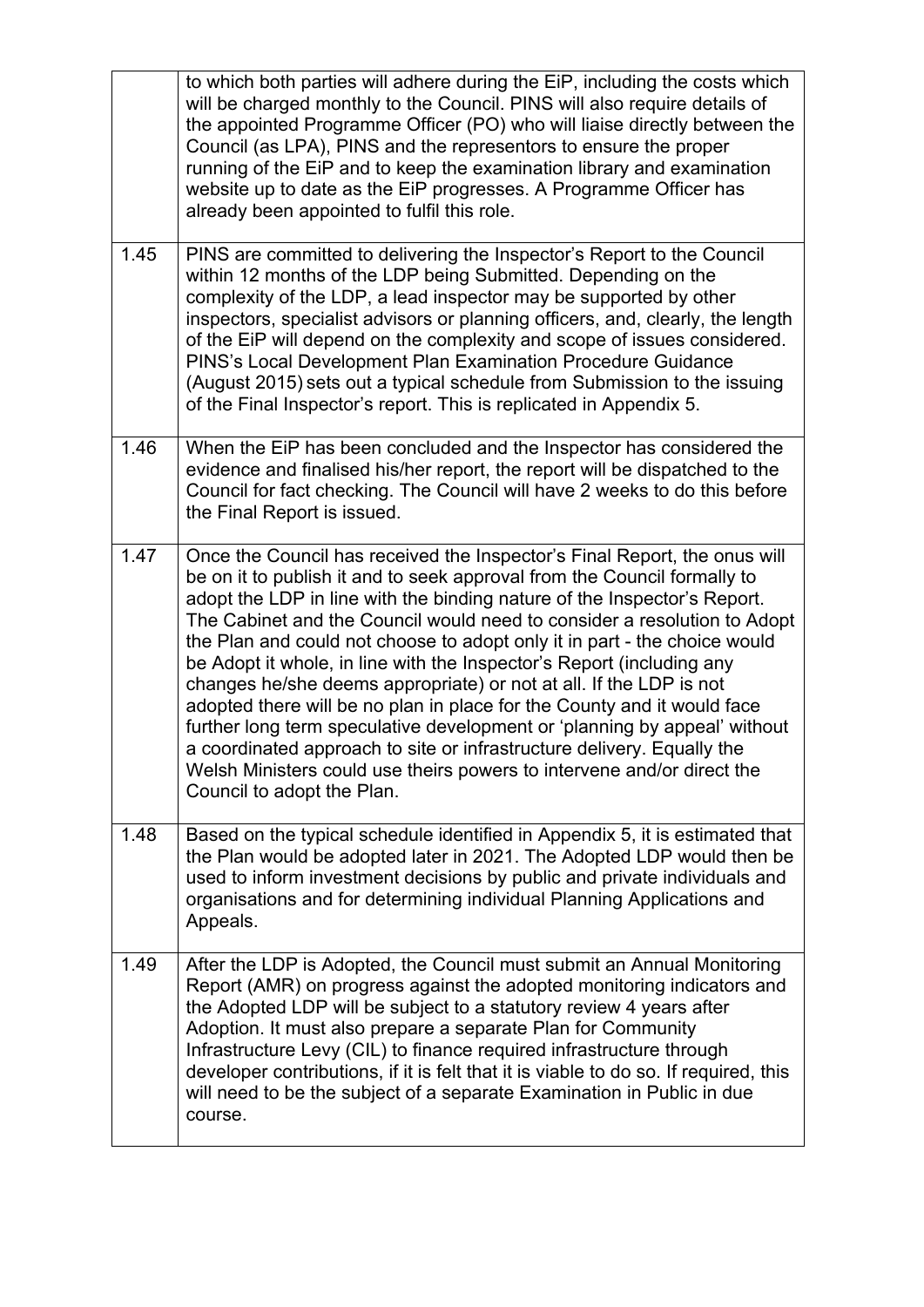| 2.00 | <b>RESOURCE IMPLICATIONS</b>                                                                                                                                                                                                                                                                                                                                                                                                                                                                                                                                                                                                                                                                                                                                                                                                                                                                                                                                                                                                                               |
|------|------------------------------------------------------------------------------------------------------------------------------------------------------------------------------------------------------------------------------------------------------------------------------------------------------------------------------------------------------------------------------------------------------------------------------------------------------------------------------------------------------------------------------------------------------------------------------------------------------------------------------------------------------------------------------------------------------------------------------------------------------------------------------------------------------------------------------------------------------------------------------------------------------------------------------------------------------------------------------------------------------------------------------------------------------------|
|      |                                                                                                                                                                                                                                                                                                                                                                                                                                                                                                                                                                                                                                                                                                                                                                                                                                                                                                                                                                                                                                                            |
| 2.01 | <b>Budget:</b> The Council has committed funding via in-year budget provision<br>as well as a specific balances to undertake the preparation of the LDP<br>including provision for the EiP stage in the process. This provision is<br>considered adequate to cover the remaining stages of the plan process to<br>adoption, but this is subject to the length of the EiP which is not known at<br>this stage and the resulting costs of the Inspector(s) and Programme<br>Officer. The Council has estimated that the PO costs will not amount to<br>more than £35k-£40k while the cost of the inspector currently stands at<br>£508 per day (excluding travel and subsistence). PINS can now also<br>charge for Planning Officer and administrative support as part of the EiP<br>process, the details of which are set out in the The Local Inquiries and<br>Qualifying Procedures (Standard Daily Amount) (Wales) Regulations 2017.<br>An allowance in the budget/balances of £250k to cover all EiP costs has<br>been made which should be sufficient. |
|      | <b>Human Resources:</b> Submission of the LDP is based on the existing<br>staffing levels within the planning policy team (1FTE team Leader, 1.6 FTE<br>Senior Planners, 2 FTE Planners, 1 FTE Technician) supported by the<br>Service Manager Strategy, and also utilising wider portfolio administrative<br>and technical support as required One of the FTE Planner posts is<br>currently vacant but a business case will be made to fill this post to support<br>Submission and the EiP to follow.                                                                                                                                                                                                                                                                                                                                                                                                                                                                                                                                                     |
|      | <b>Technology:</b> It is unclear at this stage whether investment in technology<br>will be required to facilitate the ability of interested parties to 'attend'<br>Examination sessions virtually rather than in person, if Covid-19<br>restrictions dictate once the start date of the Examination is known, and<br>the process of identifying suitable Council venues is carried out.                                                                                                                                                                                                                                                                                                                                                                                                                                                                                                                                                                                                                                                                    |

| 3.00 | <b>IMPACT ASSESSMENT AND RISK MANAGEMENT</b>                                                                                                                                                                                                                                                                                                                                                                                                                                                                                                            |
|------|---------------------------------------------------------------------------------------------------------------------------------------------------------------------------------------------------------------------------------------------------------------------------------------------------------------------------------------------------------------------------------------------------------------------------------------------------------------------------------------------------------------------------------------------------------|
| 3.01 | The LDP has already been the subject of a comprehensive Integrated<br>Impact Assessment as a requirement of Planning Wales and the<br>Development Plans Manual (Edn 3). This is part of the documentation that<br>the Council was required to provide alongside the deposit LDP when it<br>went out for public consultation in September 2019 and relates to the<br>sustainability of the Plan and how this links to the Welsh Government Well<br>Being Goals. The Plan's IIA can be accessed from the Council's website<br>(see background documents). |
| 3.02 | A Health Impact Assessment of the LDP has now been published by<br>Public Health Wales (see background documents).                                                                                                                                                                                                                                                                                                                                                                                                                                      |
| 3.03 | The key risk mitigation is to ensure that delays in the progress of the Plan<br>are minimised. The need to have an adopted plan in place is a primary<br>requirement of the Welsh Government and for the Council, and an adopted<br>LDP ensures that decisions on planning applications are fully in the control<br>of the Council as Local Planning Authority and made with referenced to the<br>policies of the adopted Plan.                                                                                                                         |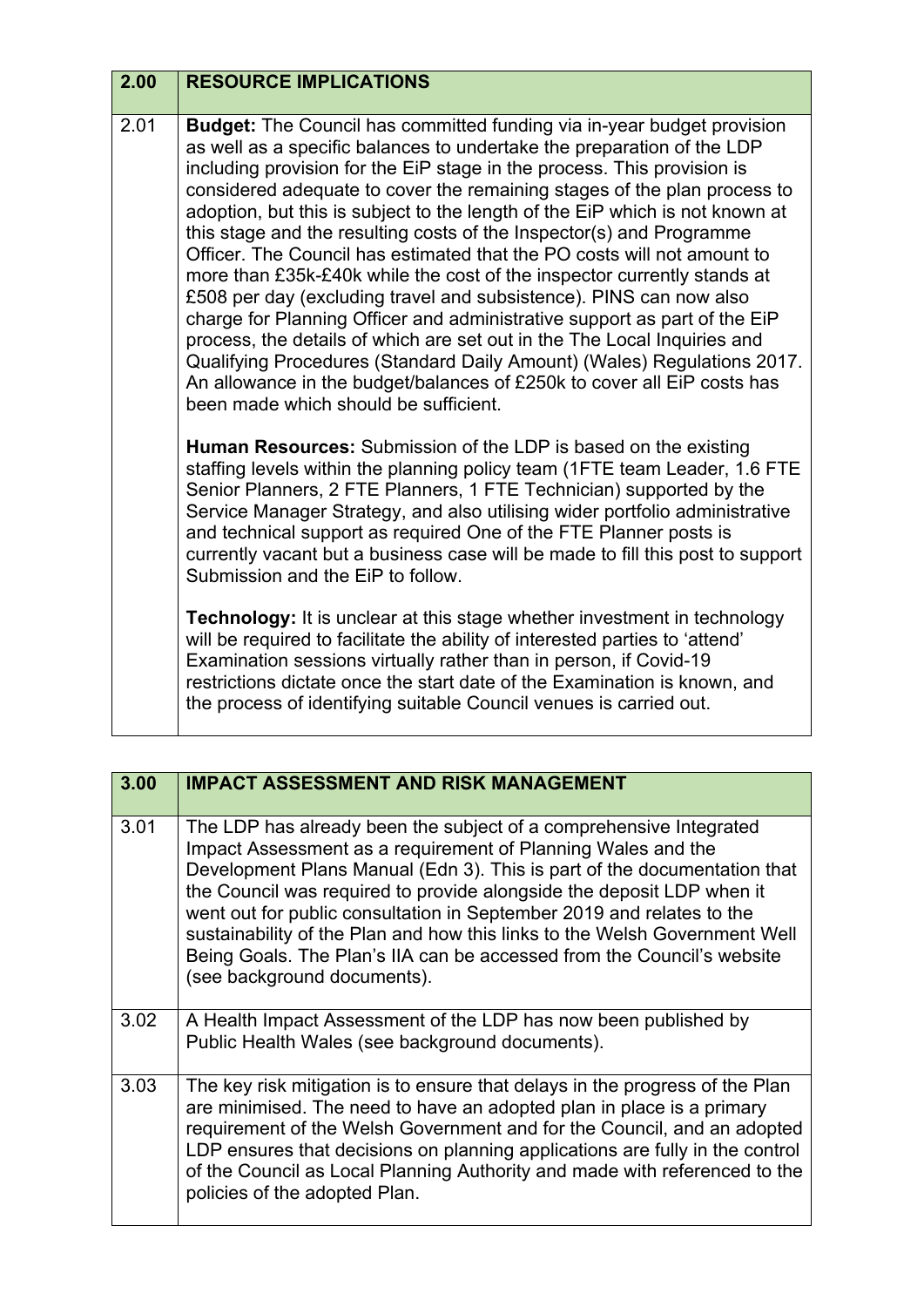| 3.04 | The Council has a legal duty to prepare a Local Development Plan and<br>keep it up to date. The current development plan for the County (the<br>Flintshire Unitary Development Plan, 2000 - 2015) expired in 2015 and the<br>longer the Council remains without an adopted LDP the greater the risk of<br>it being unable to coordinate and deliver funding, infrastructure and<br>investment within the County. Failure to submit and adopt a sound LDP in<br>line with the agreed Delivery Agreement (DA) puts the Authority at risk of<br>the following:                                                                                                                                                                                                                                  |
|------|----------------------------------------------------------------------------------------------------------------------------------------------------------------------------------------------------------------------------------------------------------------------------------------------------------------------------------------------------------------------------------------------------------------------------------------------------------------------------------------------------------------------------------------------------------------------------------------------------------------------------------------------------------------------------------------------------------------------------------------------------------------------------------------------|
|      | a) That the Plan-making function of the Authority is removed with Welsh<br>Government stepping in to ensure that a LDP is put in place at a<br>financial and democratic cost to the Authority;<br>b) If the LDP is not submitted to WG and PINS in line with the DA, WG<br>could direct that the Council submit it, again taking away the democratic<br>process from the Council;<br>c) Costs being awarded against the Council at appeals against individual                                                                                                                                                                                                                                                                                                                                |
|      | Planning Applications increasing as the UDP becomes even more<br>obsolete;                                                                                                                                                                                                                                                                                                                                                                                                                                                                                                                                                                                                                                                                                                                   |
|      | d) Un-coordinated delivery (or non-delivery) of essential infrastructure and<br>services;                                                                                                                                                                                                                                                                                                                                                                                                                                                                                                                                                                                                                                                                                                    |
|      | e) In the absence of an Adopted LDP, speculative developments being<br>delivered through 'planning by appeal' rather than in accordance with a<br>strategy.                                                                                                                                                                                                                                                                                                                                                                                                                                                                                                                                                                                                                                  |
| 3.05 | There is also a risk that if the Council does not Submit the Plan in<br>accordance with the DA, that WG could use its powers to direct<br>Submission. If this takes place, WG could impose a wide range of actions<br>on the Council, including appointing consultants to pick up the work and to<br>take it through Examination in Public at cost to the Council. They could<br>also instruct that the Council to provide officers for the EiP, but without<br>political support for the LDP it would place those officers in a very difficult<br>position. This could lead to delays in the adoption of the LDP with<br>implications for the Plan base date and the supporting evidence, and<br>increasing vulnerability of all of Flintshire's communities to speculative<br>development. |
| 3.06 | Submission of the LDP in line with the DA will reduce the risks identified<br>above. Once the Plan is submitted, adoption will be dependent on the<br>appointed independent Inspector issuing a Final Report, with or without<br>changes, confirming that it is sound. Whilst there are, of course, risks to<br>the LDP as part of the EiP process, this will be dependent on the hearing<br>sessions and the matters that arise. For example, the inspector could, if<br>warranted, suspend the EiP to allow further work to be undertaken on an<br>issue in question.                                                                                                                                                                                                                      |
| 3.07 | Officers are not aware at this stage of any proposed fundamental changes<br>to Welsh Government policy that would have implications for the LDP and<br>progressing to Submission, Examination and adoption. That said, and<br>given the continuing uncertainty of the times we are in relating to Covid-19,<br>the risk of such a change for example with the issuing of a new version of<br>Planning Policy Wales, would have a significant effect on the ability of the<br>Council to progress the plan to adoption, thereby mitigating the risks<br>highlighted above.                                                                                                                                                                                                                    |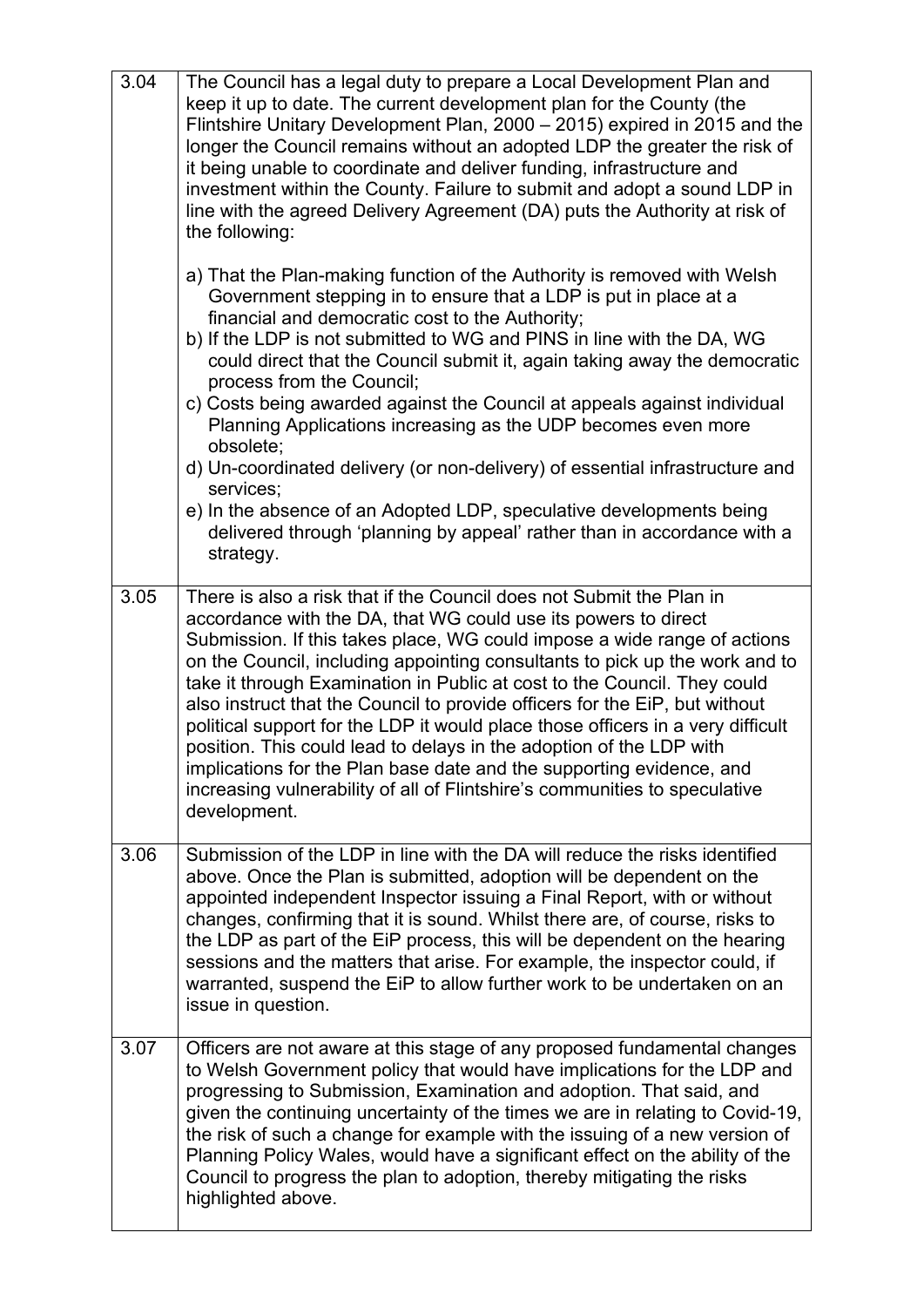| 4.00 | <b>CONSULTATIONS REQUIRED/CARRIED OUT</b>                                                                                                                                                                                                                   |
|------|-------------------------------------------------------------------------------------------------------------------------------------------------------------------------------------------------------------------------------------------------------------|
| 4.01 | Section B, above, details the public consultation on the Deposit LDP. A<br>summary of the representations received is contained in Appendix 1 and<br>the original representations are available to be viewed on the LDP<br>consultation portal and website. |

| 5.00 | <b>APPENDICES</b>                                                                                                                                                                                                                                                                                                                                                                                |
|------|--------------------------------------------------------------------------------------------------------------------------------------------------------------------------------------------------------------------------------------------------------------------------------------------------------------------------------------------------------------------------------------------------|
| 5.01 | Appendix 1 - Summary of Deposit LDP Representations and Responses<br>Appendix 2 - List of Deposit documents that were made available for<br>consultation<br>Appendix 3 - Welsh Government response to the Deposit LDP<br>Appendix 4 - Report to Planning Strategy Group 30th July 2020<br>Appendix 5 - Typical Schedule of LDP process from Submission to issuing<br>of Inspector's Final Report |

| 6.00 | LIST OF ACCESSIBLE BACKGROUND DOCUMENTS                                                                                                                                                  |
|------|------------------------------------------------------------------------------------------------------------------------------------------------------------------------------------------|
|      |                                                                                                                                                                                          |
| 6.01 | Flintshire Local Development Plan (2015-2030) Revised<br>Delivery<br>Agreement https://www.flintshire.gov.uk/en/PDFFiles/Planning/Flintshire-<br>LDP-Delivery-Agreement-4th-Revision.pdf |
|      | Flintshire Local Development Plan (2015-2030) Preferred Strategy<br>(November 2017) https://consult.flintshire.gov.uk/portal/planning/ldp/ps/ps                                          |
|      | Flintshire Local Development Plan (2015-2030) Deposit Plan and<br><b>Supporting Documents</b>                                                                                            |
|      | https://consult.flintshire.gov.uk/portal/planning/ldp/ldp/ldp                                                                                                                            |
|      | The Town and Country Planning (Local Development Plan) (Wales)<br>Regulations, 2005 http://www.legislation.gov.uk/wsi/2005/2839/made                                                     |
|      | The Town and Country Planning (Local Development Plan) (Wales)<br>(Amendment) Regulations, 2015<br>http://www.legislation.gov.uk/wsi/2015/1598/contents/made                             |
|      | <b>Planning Policy Wales (Edition 10)</b><br>https://gov.wales/sites/default/files/publications/2018-12/planning-policy-<br>wales-edition-10.pdf                                         |
|      | Local Development Plans Manual (Edition 3)<br>https://gov.wales/sites/default/files/publications/2020-03/development-<br>plans-manual-edition-3-march-2020.pdf                           |
|      | The Planning Inspectorate: LDPs - Preparing for Submission, A Guide for<br><b>Local Planning Authorities</b>                                                                             |
|      | https://gov.wales/sites/default/files/publications/2019-04/ldps-preparing-for-<br>submission-guidance-for-local-planning-authorities.pdf                                                 |